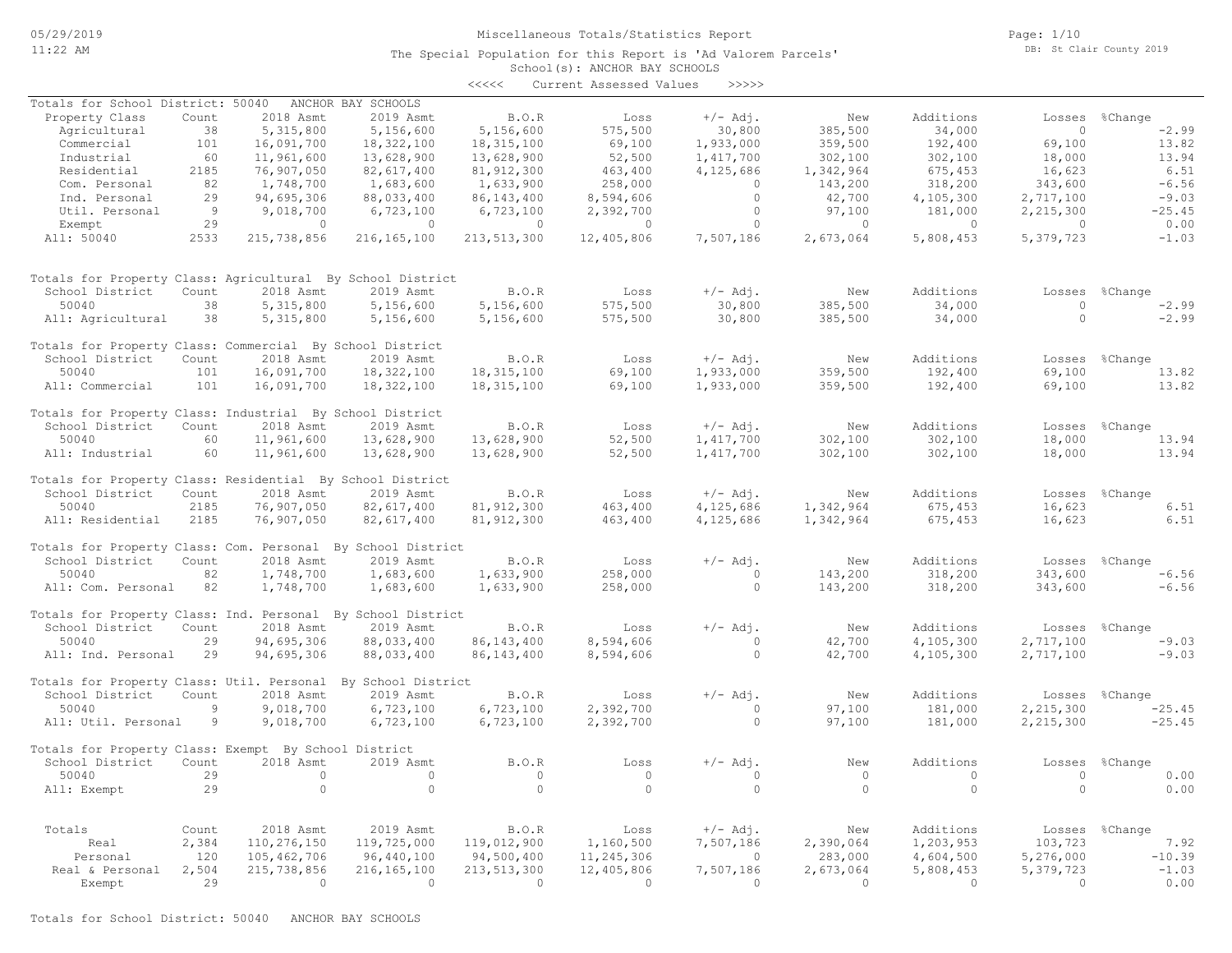#### School(s): ANCHOR BAY SCHOOLS The Special Population for this Report is 'Ad Valorem Parcels'

| くくくくく | S.E.V., Taxable and Capped Values |  | >>>>>> |
|-------|-----------------------------------|--|--------|

| 2019 SEV<br>Property Class<br>2018 SEV<br>Fin SEV<br>2018 Tax<br>2019 Tax<br>BOR Tax<br>2019 Cap<br>2019 MCAP<br>Count<br>Fin Tax<br>Agricultural<br>38<br>5,315,800<br>5,315,800<br>5,156,600<br>3,530,013<br>3,530,013<br>3,458,426<br>3,458,426<br>3,470,357<br>3,470,357<br>101<br>12, 912, 237<br>14,039,370<br>13,379,065<br>Commercial<br>16,091,700<br>16,091,700<br>18, 315, 100<br>12,912,237<br>14,046,370<br>13,379,065<br>60<br>11,961,600<br>11,977,900<br>13,628,900<br>9,949,345<br>11,043,923<br>Industrial<br>9,961,084<br>11,043,923<br>10,436,443<br>10,436,443<br>Residential<br>2185<br>76,907,050<br>76,907,450<br>81, 912, 300<br>59,867,825<br>59,871,749<br>63, 402, 637<br>62,841,263<br>62,693,470<br>62,197,081<br>82<br>1,748,700<br>1,748,700<br>1,633,900<br>1,633,900<br>Com. Personal<br>1,748,700<br>1,633,900<br>1,748,700<br>1,683,600<br>1,683,600<br>29<br>94,695,306<br>Ind. Personal<br>94, 434, 400<br>86, 143, 400<br>94,695,306<br>94, 434, 400<br>88,033,400<br>86, 143, 400<br>88,033,400<br>86, 143, 400<br>Util. Personal<br>-9<br>9,018,700<br>9,018,700<br>6,723,100<br>9,018,700<br>9,018,700<br>6,723,100<br>6,723,100<br>6,723,100<br>6,723,100<br>29<br>Exempt<br>$\circ$<br>$\circ$<br>$\circ$<br>$\circ$<br>$\circ$<br>$\circ$<br>$\circ$<br>$\circ$<br>$\circ$<br>All: 50040<br>2533<br>215,738,856<br>215, 494, 650<br>213, 513, 300<br>191,733,865<br>188, 391, 456<br>185,883,382<br>186, 419, 435<br>191, 465, 144<br>183, 983, 346<br>Totals for Property Class: Agricultural By School District<br>School District<br>2018 SEV<br>Fin SEV<br>2019 SEV<br>2018 Tax<br>Fin Tax<br>2019 Tax<br>BOR Tax<br>2019 Cap<br>2019 MCAP<br>Count<br>3,530,013<br>50040<br>38<br>5, 315, 800<br>5, 315, 800<br>5,156,600<br>3,530,013<br>3,458,426<br>3,458,426<br>3,470,357<br>3,470,357<br>3,530,013<br>3,530,013<br>3,458,426<br>3,470,357<br>All: Agricultural<br>38<br>5,315,800<br>5,315,800<br>5,156,600<br>3,458,426<br>3,470,357<br>Totals for Property Class: Commercial By School District<br>2018 SEV<br>2019 SEV<br>2018 Tax<br>2019 Tax<br>2019 MCAP<br>School District<br>Count<br>Fin SEV<br>Fin Tax<br>BOR Tax<br>2019 Cap<br>16,091,700<br>18, 315, 100<br>12,912,237<br>12, 912, 237<br>14,039,370<br>50040<br>101<br>16,091,700<br>14,046,370<br>13,379,065<br>13,379,065<br>101<br>16,091,700<br>16,091,700<br>18, 315, 100<br>12, 912, 237<br>12, 912, 237<br>14,046,370<br>14,039,370<br>13,379,065<br>13,379,065<br>All: Commercial<br>Totals for Property Class: Industrial By School District<br>Fin SEV<br>2019 SEV<br>2018 Tax<br>2019 Tax<br>2019 MCAP<br>School District<br>Count<br>2018 SEV<br>Fin Tax<br>BOR Tax<br>2019 Cap<br>9,949,345<br>50040<br>60<br>11,961,600<br>11,977,900<br>13,628,900<br>9,961,084<br>11,043,923<br>11,043,923<br>10,436,443<br>10,436,443<br>60<br>11,961,600<br>11,977,900<br>13,628,900<br>9,961,084<br>9,949,345<br>11,043,923<br>11,043,923<br>10,436,443<br>10,436,443<br>All: Industrial<br>Totals for Property Class: Residential By School District<br>2018 SEV<br>2019 SEV<br>2018 Tax<br>Fin Tax<br>2019 Tax<br>BOR Tax<br>2019 Cap<br>2019 MCAP<br>School District<br>Count<br>Fin SEV<br>2185<br>76,907,050<br>76,907,450<br>81, 912, 300<br>59,867,825<br>59,871,749<br>63, 402, 637<br>62,841,263<br>62,693,470<br>62,197,081<br>50040<br>2185<br>76,907,450<br>59,871,749<br>63, 402, 637<br>62,841,263<br>62,693,470<br>76,907,050<br>81, 912, 300<br>59,867,825<br>62,197,081<br>All: Residential<br>Totals for Property Class: Com. Personal By School District<br>2019 SEV<br>School District<br>2018 SEV<br>Fin SEV<br>2018 Tax<br>Fin Tax<br>2019 Tax<br>BOR Tax<br>2019 Cap<br>2019 MCAP<br>Count<br>50040<br>82<br>1,748,700<br>1,748,700<br>1,633,900<br>1,748,700<br>1,748,700<br>1,683,600<br>1,633,900<br>1,683,600<br>1,633,900<br>82<br>1,683,600<br>1,633,900<br>All: Com. Personal<br>1,748,700<br>1,748,700<br>1,633,900<br>1,748,700<br>1,748,700<br>1,683,600<br>1,633,900<br>Totals for Property Class: Ind. Personal By School District<br>Count<br>2018 SEV<br>2019 SEV<br>2018 Tax<br>2019 Tax<br>2019 Cap<br>2019 MCAP<br>School District<br>Fin SEV<br>Fin Tax<br>BOR Tax<br>94,695,306<br>86, 143, 400<br>94, 434, 400<br>88,033,400<br>86, 143, 400<br>88,033,400<br>50040<br>29<br>94, 434, 400<br>94,695,306<br>86, 143, 400<br>29<br>94,695,306<br>94,695,306<br>94, 434, 400<br>88,033,400<br>86, 143, 400<br>88,033,400<br>86, 143, 400<br>All: Ind. Personal<br>94, 434, 400<br>86, 143, 400<br>Totals for Property Class: Util. Personal<br>By School District<br>2018 SEV<br>Fin SEV<br>2019 SEV<br>2018 Tax<br>Fin Tax<br>2019 Tax<br>2019 MCAP<br>School District<br>Count<br>BOR Tax<br>2019 Cap<br>6,723,100<br>9,018,700<br>9,018,700<br>6,723,100<br>6,723,100<br>6,723,100<br>50040<br>9<br>9,018,700<br>9,018,700<br>6,723,100<br>All: Util. Personal<br>9<br>9,018,700<br>9,018,700<br>6,723,100<br>9,018,700<br>9,018,700<br>6,723,100<br>6,723,100<br>6,723,100<br>6,723,100<br>Totals for Property Class: Exempt By School District<br>2019 SEV<br>2018 Tax<br>2019 Tax<br>2019 MCAP<br>School District<br>Count<br>2018 SEV<br>Fin SEV<br>Fin Tax<br>BOR Tax<br>2019 Cap<br>29<br>$\circ$<br>$\circ$<br>$\circ$<br>$\circ$<br>$\circ$<br>$\circ$<br>$\circ$<br>$\circ$<br>$\circ$<br>50040<br>$\circ$<br>$\circ$<br>$\circ$<br>$\circ$<br>29<br>$\circ$<br>$\circ$<br>$\circ$<br>$\Omega$<br>$\circ$<br>All: Exempt<br>2018 SEV<br>2019 SEV<br>Totals<br>Fin SEV<br>2018 Tax<br>Fin Tax<br>2019 Tax<br>BOR Tax<br>2019 Cap<br>2019 MCAP<br>Count<br>2,384<br>110,276,150<br>110,292,850<br>119,012,900<br>86, 271, 159<br>86, 263, 344<br>89, 979, 335<br>91, 951, 356<br>91,382,982<br>89,482,946<br>Real<br>120<br>94,500,400<br>Personal<br>105,462,706<br>105,201,800<br>105,462,706<br>105,201,800<br>96,440,100<br>94,500,400<br>96,440,100<br>94,500,400<br>Real & Personal<br>2,504<br>215,738,856<br>215, 494, 650<br>213, 513, 300<br>191,733,865<br>191, 465, 144<br>188,391,456<br>185,883,382<br>186, 419, 435<br>183, 983, 346<br>29<br>$\Omega$<br>$\Omega$<br>$\Omega$<br>$\overline{0}$<br>$\Omega$<br>$\Omega$<br>$\Omega$<br>$\Omega$<br>$\Omega$<br>Exempt |  |  | $5.2.7.7$ candidate and suppose |  |  |  |
|-----------------------------------------------------------------------------------------------------------------------------------------------------------------------------------------------------------------------------------------------------------------------------------------------------------------------------------------------------------------------------------------------------------------------------------------------------------------------------------------------------------------------------------------------------------------------------------------------------------------------------------------------------------------------------------------------------------------------------------------------------------------------------------------------------------------------------------------------------------------------------------------------------------------------------------------------------------------------------------------------------------------------------------------------------------------------------------------------------------------------------------------------------------------------------------------------------------------------------------------------------------------------------------------------------------------------------------------------------------------------------------------------------------------------------------------------------------------------------------------------------------------------------------------------------------------------------------------------------------------------------------------------------------------------------------------------------------------------------------------------------------------------------------------------------------------------------------------------------------------------------------------------------------------------------------------------------------------------------------------------------------------------------------------------------------------------------------------------------------------------------------------------------------------------------------------------------------------------------------------------------------------------------------------------------------------------------------------------------------------------------------------------------------------------------------------------------------------------------------------------------------------------------------------------------------------------------------------------------------------------------------------------------------------------------------------------------------------------------------------------------------------------------------------------------------------------------------------------------------------------------------------------------------------------------------------------------------------------------------------------------------------------------------------------------------------------------------------------------------------------------------------------------------------------------------------------------------------------------------------------------------------------------------------------------------------------------------------------------------------------------------------------------------------------------------------------------------------------------------------------------------------------------------------------------------------------------------------------------------------------------------------------------------------------------------------------------------------------------------------------------------------------------------------------------------------------------------------------------------------------------------------------------------------------------------------------------------------------------------------------------------------------------------------------------------------------------------------------------------------------------------------------------------------------------------------------------------------------------------------------------------------------------------------------------------------------------------------------------------------------------------------------------------------------------------------------------------------------------------------------------------------------------------------------------------------------------------------------------------------------------------------------------------------------------------------------------------------------------------------------------------------------------------------------------------------------------------------------------------------------------------------------------------------------------------------------------------------------------------------------------------------------------------------------------------------------------------------------------------------------------------------------------------------------------------------------------------------------------------------------------------------------------------------------------------------------------------------------------------------------------------------------------------------------------------------------------------------------------------------------------------------------------------------------------------------------------------------------------------------------------------------------------------------------------------------------------------------------------------------------------------------------------------------------------------------------------------------------------------------------------------------------------------------------------------------------------------------------------------------------------------------------------------------------------------------------------------------------------------------------------------------------------------------------------------------------------------------------------------------------------------------|--|--|---------------------------------|--|--|--|
|                                                                                                                                                                                                                                                                                                                                                                                                                                                                                                                                                                                                                                                                                                                                                                                                                                                                                                                                                                                                                                                                                                                                                                                                                                                                                                                                                                                                                                                                                                                                                                                                                                                                                                                                                                                                                                                                                                                                                                                                                                                                                                                                                                                                                                                                                                                                                                                                                                                                                                                                                                                                                                                                                                                                                                                                                                                                                                                                                                                                                                                                                                                                                                                                                                                                                                                                                                                                                                                                                                                                                                                                                                                                                                                                                                                                                                                                                                                                                                                                                                                                                                                                                                                                                                                                                                                                                                                                                                                                                                                                                                                                                                                                                                                                                                                                                                                                                                                                                                                                                                                                                                                                                                                                                                                                                                                                                                                                                                                                                                                                                                                                                                                                                                                                                                                                                                                                                                                                                                                                                                                                                                                                                                                                                                                                 |  |  |                                 |  |  |  |
|                                                                                                                                                                                                                                                                                                                                                                                                                                                                                                                                                                                                                                                                                                                                                                                                                                                                                                                                                                                                                                                                                                                                                                                                                                                                                                                                                                                                                                                                                                                                                                                                                                                                                                                                                                                                                                                                                                                                                                                                                                                                                                                                                                                                                                                                                                                                                                                                                                                                                                                                                                                                                                                                                                                                                                                                                                                                                                                                                                                                                                                                                                                                                                                                                                                                                                                                                                                                                                                                                                                                                                                                                                                                                                                                                                                                                                                                                                                                                                                                                                                                                                                                                                                                                                                                                                                                                                                                                                                                                                                                                                                                                                                                                                                                                                                                                                                                                                                                                                                                                                                                                                                                                                                                                                                                                                                                                                                                                                                                                                                                                                                                                                                                                                                                                                                                                                                                                                                                                                                                                                                                                                                                                                                                                                                                 |  |  |                                 |  |  |  |
|                                                                                                                                                                                                                                                                                                                                                                                                                                                                                                                                                                                                                                                                                                                                                                                                                                                                                                                                                                                                                                                                                                                                                                                                                                                                                                                                                                                                                                                                                                                                                                                                                                                                                                                                                                                                                                                                                                                                                                                                                                                                                                                                                                                                                                                                                                                                                                                                                                                                                                                                                                                                                                                                                                                                                                                                                                                                                                                                                                                                                                                                                                                                                                                                                                                                                                                                                                                                                                                                                                                                                                                                                                                                                                                                                                                                                                                                                                                                                                                                                                                                                                                                                                                                                                                                                                                                                                                                                                                                                                                                                                                                                                                                                                                                                                                                                                                                                                                                                                                                                                                                                                                                                                                                                                                                                                                                                                                                                                                                                                                                                                                                                                                                                                                                                                                                                                                                                                                                                                                                                                                                                                                                                                                                                                                                 |  |  |                                 |  |  |  |
|                                                                                                                                                                                                                                                                                                                                                                                                                                                                                                                                                                                                                                                                                                                                                                                                                                                                                                                                                                                                                                                                                                                                                                                                                                                                                                                                                                                                                                                                                                                                                                                                                                                                                                                                                                                                                                                                                                                                                                                                                                                                                                                                                                                                                                                                                                                                                                                                                                                                                                                                                                                                                                                                                                                                                                                                                                                                                                                                                                                                                                                                                                                                                                                                                                                                                                                                                                                                                                                                                                                                                                                                                                                                                                                                                                                                                                                                                                                                                                                                                                                                                                                                                                                                                                                                                                                                                                                                                                                                                                                                                                                                                                                                                                                                                                                                                                                                                                                                                                                                                                                                                                                                                                                                                                                                                                                                                                                                                                                                                                                                                                                                                                                                                                                                                                                                                                                                                                                                                                                                                                                                                                                                                                                                                                                                 |  |  |                                 |  |  |  |
|                                                                                                                                                                                                                                                                                                                                                                                                                                                                                                                                                                                                                                                                                                                                                                                                                                                                                                                                                                                                                                                                                                                                                                                                                                                                                                                                                                                                                                                                                                                                                                                                                                                                                                                                                                                                                                                                                                                                                                                                                                                                                                                                                                                                                                                                                                                                                                                                                                                                                                                                                                                                                                                                                                                                                                                                                                                                                                                                                                                                                                                                                                                                                                                                                                                                                                                                                                                                                                                                                                                                                                                                                                                                                                                                                                                                                                                                                                                                                                                                                                                                                                                                                                                                                                                                                                                                                                                                                                                                                                                                                                                                                                                                                                                                                                                                                                                                                                                                                                                                                                                                                                                                                                                                                                                                                                                                                                                                                                                                                                                                                                                                                                                                                                                                                                                                                                                                                                                                                                                                                                                                                                                                                                                                                                                                 |  |  |                                 |  |  |  |
|                                                                                                                                                                                                                                                                                                                                                                                                                                                                                                                                                                                                                                                                                                                                                                                                                                                                                                                                                                                                                                                                                                                                                                                                                                                                                                                                                                                                                                                                                                                                                                                                                                                                                                                                                                                                                                                                                                                                                                                                                                                                                                                                                                                                                                                                                                                                                                                                                                                                                                                                                                                                                                                                                                                                                                                                                                                                                                                                                                                                                                                                                                                                                                                                                                                                                                                                                                                                                                                                                                                                                                                                                                                                                                                                                                                                                                                                                                                                                                                                                                                                                                                                                                                                                                                                                                                                                                                                                                                                                                                                                                                                                                                                                                                                                                                                                                                                                                                                                                                                                                                                                                                                                                                                                                                                                                                                                                                                                                                                                                                                                                                                                                                                                                                                                                                                                                                                                                                                                                                                                                                                                                                                                                                                                                                                 |  |  |                                 |  |  |  |
|                                                                                                                                                                                                                                                                                                                                                                                                                                                                                                                                                                                                                                                                                                                                                                                                                                                                                                                                                                                                                                                                                                                                                                                                                                                                                                                                                                                                                                                                                                                                                                                                                                                                                                                                                                                                                                                                                                                                                                                                                                                                                                                                                                                                                                                                                                                                                                                                                                                                                                                                                                                                                                                                                                                                                                                                                                                                                                                                                                                                                                                                                                                                                                                                                                                                                                                                                                                                                                                                                                                                                                                                                                                                                                                                                                                                                                                                                                                                                                                                                                                                                                                                                                                                                                                                                                                                                                                                                                                                                                                                                                                                                                                                                                                                                                                                                                                                                                                                                                                                                                                                                                                                                                                                                                                                                                                                                                                                                                                                                                                                                                                                                                                                                                                                                                                                                                                                                                                                                                                                                                                                                                                                                                                                                                                                 |  |  |                                 |  |  |  |
|                                                                                                                                                                                                                                                                                                                                                                                                                                                                                                                                                                                                                                                                                                                                                                                                                                                                                                                                                                                                                                                                                                                                                                                                                                                                                                                                                                                                                                                                                                                                                                                                                                                                                                                                                                                                                                                                                                                                                                                                                                                                                                                                                                                                                                                                                                                                                                                                                                                                                                                                                                                                                                                                                                                                                                                                                                                                                                                                                                                                                                                                                                                                                                                                                                                                                                                                                                                                                                                                                                                                                                                                                                                                                                                                                                                                                                                                                                                                                                                                                                                                                                                                                                                                                                                                                                                                                                                                                                                                                                                                                                                                                                                                                                                                                                                                                                                                                                                                                                                                                                                                                                                                                                                                                                                                                                                                                                                                                                                                                                                                                                                                                                                                                                                                                                                                                                                                                                                                                                                                                                                                                                                                                                                                                                                                 |  |  |                                 |  |  |  |
|                                                                                                                                                                                                                                                                                                                                                                                                                                                                                                                                                                                                                                                                                                                                                                                                                                                                                                                                                                                                                                                                                                                                                                                                                                                                                                                                                                                                                                                                                                                                                                                                                                                                                                                                                                                                                                                                                                                                                                                                                                                                                                                                                                                                                                                                                                                                                                                                                                                                                                                                                                                                                                                                                                                                                                                                                                                                                                                                                                                                                                                                                                                                                                                                                                                                                                                                                                                                                                                                                                                                                                                                                                                                                                                                                                                                                                                                                                                                                                                                                                                                                                                                                                                                                                                                                                                                                                                                                                                                                                                                                                                                                                                                                                                                                                                                                                                                                                                                                                                                                                                                                                                                                                                                                                                                                                                                                                                                                                                                                                                                                                                                                                                                                                                                                                                                                                                                                                                                                                                                                                                                                                                                                                                                                                                                 |  |  |                                 |  |  |  |
|                                                                                                                                                                                                                                                                                                                                                                                                                                                                                                                                                                                                                                                                                                                                                                                                                                                                                                                                                                                                                                                                                                                                                                                                                                                                                                                                                                                                                                                                                                                                                                                                                                                                                                                                                                                                                                                                                                                                                                                                                                                                                                                                                                                                                                                                                                                                                                                                                                                                                                                                                                                                                                                                                                                                                                                                                                                                                                                                                                                                                                                                                                                                                                                                                                                                                                                                                                                                                                                                                                                                                                                                                                                                                                                                                                                                                                                                                                                                                                                                                                                                                                                                                                                                                                                                                                                                                                                                                                                                                                                                                                                                                                                                                                                                                                                                                                                                                                                                                                                                                                                                                                                                                                                                                                                                                                                                                                                                                                                                                                                                                                                                                                                                                                                                                                                                                                                                                                                                                                                                                                                                                                                                                                                                                                                                 |  |  |                                 |  |  |  |
|                                                                                                                                                                                                                                                                                                                                                                                                                                                                                                                                                                                                                                                                                                                                                                                                                                                                                                                                                                                                                                                                                                                                                                                                                                                                                                                                                                                                                                                                                                                                                                                                                                                                                                                                                                                                                                                                                                                                                                                                                                                                                                                                                                                                                                                                                                                                                                                                                                                                                                                                                                                                                                                                                                                                                                                                                                                                                                                                                                                                                                                                                                                                                                                                                                                                                                                                                                                                                                                                                                                                                                                                                                                                                                                                                                                                                                                                                                                                                                                                                                                                                                                                                                                                                                                                                                                                                                                                                                                                                                                                                                                                                                                                                                                                                                                                                                                                                                                                                                                                                                                                                                                                                                                                                                                                                                                                                                                                                                                                                                                                                                                                                                                                                                                                                                                                                                                                                                                                                                                                                                                                                                                                                                                                                                                                 |  |  |                                 |  |  |  |
|                                                                                                                                                                                                                                                                                                                                                                                                                                                                                                                                                                                                                                                                                                                                                                                                                                                                                                                                                                                                                                                                                                                                                                                                                                                                                                                                                                                                                                                                                                                                                                                                                                                                                                                                                                                                                                                                                                                                                                                                                                                                                                                                                                                                                                                                                                                                                                                                                                                                                                                                                                                                                                                                                                                                                                                                                                                                                                                                                                                                                                                                                                                                                                                                                                                                                                                                                                                                                                                                                                                                                                                                                                                                                                                                                                                                                                                                                                                                                                                                                                                                                                                                                                                                                                                                                                                                                                                                                                                                                                                                                                                                                                                                                                                                                                                                                                                                                                                                                                                                                                                                                                                                                                                                                                                                                                                                                                                                                                                                                                                                                                                                                                                                                                                                                                                                                                                                                                                                                                                                                                                                                                                                                                                                                                                                 |  |  |                                 |  |  |  |
|                                                                                                                                                                                                                                                                                                                                                                                                                                                                                                                                                                                                                                                                                                                                                                                                                                                                                                                                                                                                                                                                                                                                                                                                                                                                                                                                                                                                                                                                                                                                                                                                                                                                                                                                                                                                                                                                                                                                                                                                                                                                                                                                                                                                                                                                                                                                                                                                                                                                                                                                                                                                                                                                                                                                                                                                                                                                                                                                                                                                                                                                                                                                                                                                                                                                                                                                                                                                                                                                                                                                                                                                                                                                                                                                                                                                                                                                                                                                                                                                                                                                                                                                                                                                                                                                                                                                                                                                                                                                                                                                                                                                                                                                                                                                                                                                                                                                                                                                                                                                                                                                                                                                                                                                                                                                                                                                                                                                                                                                                                                                                                                                                                                                                                                                                                                                                                                                                                                                                                                                                                                                                                                                                                                                                                                                 |  |  |                                 |  |  |  |
|                                                                                                                                                                                                                                                                                                                                                                                                                                                                                                                                                                                                                                                                                                                                                                                                                                                                                                                                                                                                                                                                                                                                                                                                                                                                                                                                                                                                                                                                                                                                                                                                                                                                                                                                                                                                                                                                                                                                                                                                                                                                                                                                                                                                                                                                                                                                                                                                                                                                                                                                                                                                                                                                                                                                                                                                                                                                                                                                                                                                                                                                                                                                                                                                                                                                                                                                                                                                                                                                                                                                                                                                                                                                                                                                                                                                                                                                                                                                                                                                                                                                                                                                                                                                                                                                                                                                                                                                                                                                                                                                                                                                                                                                                                                                                                                                                                                                                                                                                                                                                                                                                                                                                                                                                                                                                                                                                                                                                                                                                                                                                                                                                                                                                                                                                                                                                                                                                                                                                                                                                                                                                                                                                                                                                                                                 |  |  |                                 |  |  |  |
|                                                                                                                                                                                                                                                                                                                                                                                                                                                                                                                                                                                                                                                                                                                                                                                                                                                                                                                                                                                                                                                                                                                                                                                                                                                                                                                                                                                                                                                                                                                                                                                                                                                                                                                                                                                                                                                                                                                                                                                                                                                                                                                                                                                                                                                                                                                                                                                                                                                                                                                                                                                                                                                                                                                                                                                                                                                                                                                                                                                                                                                                                                                                                                                                                                                                                                                                                                                                                                                                                                                                                                                                                                                                                                                                                                                                                                                                                                                                                                                                                                                                                                                                                                                                                                                                                                                                                                                                                                                                                                                                                                                                                                                                                                                                                                                                                                                                                                                                                                                                                                                                                                                                                                                                                                                                                                                                                                                                                                                                                                                                                                                                                                                                                                                                                                                                                                                                                                                                                                                                                                                                                                                                                                                                                                                                 |  |  |                                 |  |  |  |
|                                                                                                                                                                                                                                                                                                                                                                                                                                                                                                                                                                                                                                                                                                                                                                                                                                                                                                                                                                                                                                                                                                                                                                                                                                                                                                                                                                                                                                                                                                                                                                                                                                                                                                                                                                                                                                                                                                                                                                                                                                                                                                                                                                                                                                                                                                                                                                                                                                                                                                                                                                                                                                                                                                                                                                                                                                                                                                                                                                                                                                                                                                                                                                                                                                                                                                                                                                                                                                                                                                                                                                                                                                                                                                                                                                                                                                                                                                                                                                                                                                                                                                                                                                                                                                                                                                                                                                                                                                                                                                                                                                                                                                                                                                                                                                                                                                                                                                                                                                                                                                                                                                                                                                                                                                                                                                                                                                                                                                                                                                                                                                                                                                                                                                                                                                                                                                                                                                                                                                                                                                                                                                                                                                                                                                                                 |  |  |                                 |  |  |  |
|                                                                                                                                                                                                                                                                                                                                                                                                                                                                                                                                                                                                                                                                                                                                                                                                                                                                                                                                                                                                                                                                                                                                                                                                                                                                                                                                                                                                                                                                                                                                                                                                                                                                                                                                                                                                                                                                                                                                                                                                                                                                                                                                                                                                                                                                                                                                                                                                                                                                                                                                                                                                                                                                                                                                                                                                                                                                                                                                                                                                                                                                                                                                                                                                                                                                                                                                                                                                                                                                                                                                                                                                                                                                                                                                                                                                                                                                                                                                                                                                                                                                                                                                                                                                                                                                                                                                                                                                                                                                                                                                                                                                                                                                                                                                                                                                                                                                                                                                                                                                                                                                                                                                                                                                                                                                                                                                                                                                                                                                                                                                                                                                                                                                                                                                                                                                                                                                                                                                                                                                                                                                                                                                                                                                                                                                 |  |  |                                 |  |  |  |
|                                                                                                                                                                                                                                                                                                                                                                                                                                                                                                                                                                                                                                                                                                                                                                                                                                                                                                                                                                                                                                                                                                                                                                                                                                                                                                                                                                                                                                                                                                                                                                                                                                                                                                                                                                                                                                                                                                                                                                                                                                                                                                                                                                                                                                                                                                                                                                                                                                                                                                                                                                                                                                                                                                                                                                                                                                                                                                                                                                                                                                                                                                                                                                                                                                                                                                                                                                                                                                                                                                                                                                                                                                                                                                                                                                                                                                                                                                                                                                                                                                                                                                                                                                                                                                                                                                                                                                                                                                                                                                                                                                                                                                                                                                                                                                                                                                                                                                                                                                                                                                                                                                                                                                                                                                                                                                                                                                                                                                                                                                                                                                                                                                                                                                                                                                                                                                                                                                                                                                                                                                                                                                                                                                                                                                                                 |  |  |                                 |  |  |  |
|                                                                                                                                                                                                                                                                                                                                                                                                                                                                                                                                                                                                                                                                                                                                                                                                                                                                                                                                                                                                                                                                                                                                                                                                                                                                                                                                                                                                                                                                                                                                                                                                                                                                                                                                                                                                                                                                                                                                                                                                                                                                                                                                                                                                                                                                                                                                                                                                                                                                                                                                                                                                                                                                                                                                                                                                                                                                                                                                                                                                                                                                                                                                                                                                                                                                                                                                                                                                                                                                                                                                                                                                                                                                                                                                                                                                                                                                                                                                                                                                                                                                                                                                                                                                                                                                                                                                                                                                                                                                                                                                                                                                                                                                                                                                                                                                                                                                                                                                                                                                                                                                                                                                                                                                                                                                                                                                                                                                                                                                                                                                                                                                                                                                                                                                                                                                                                                                                                                                                                                                                                                                                                                                                                                                                                                                 |  |  |                                 |  |  |  |
|                                                                                                                                                                                                                                                                                                                                                                                                                                                                                                                                                                                                                                                                                                                                                                                                                                                                                                                                                                                                                                                                                                                                                                                                                                                                                                                                                                                                                                                                                                                                                                                                                                                                                                                                                                                                                                                                                                                                                                                                                                                                                                                                                                                                                                                                                                                                                                                                                                                                                                                                                                                                                                                                                                                                                                                                                                                                                                                                                                                                                                                                                                                                                                                                                                                                                                                                                                                                                                                                                                                                                                                                                                                                                                                                                                                                                                                                                                                                                                                                                                                                                                                                                                                                                                                                                                                                                                                                                                                                                                                                                                                                                                                                                                                                                                                                                                                                                                                                                                                                                                                                                                                                                                                                                                                                                                                                                                                                                                                                                                                                                                                                                                                                                                                                                                                                                                                                                                                                                                                                                                                                                                                                                                                                                                                                 |  |  |                                 |  |  |  |
|                                                                                                                                                                                                                                                                                                                                                                                                                                                                                                                                                                                                                                                                                                                                                                                                                                                                                                                                                                                                                                                                                                                                                                                                                                                                                                                                                                                                                                                                                                                                                                                                                                                                                                                                                                                                                                                                                                                                                                                                                                                                                                                                                                                                                                                                                                                                                                                                                                                                                                                                                                                                                                                                                                                                                                                                                                                                                                                                                                                                                                                                                                                                                                                                                                                                                                                                                                                                                                                                                                                                                                                                                                                                                                                                                                                                                                                                                                                                                                                                                                                                                                                                                                                                                                                                                                                                                                                                                                                                                                                                                                                                                                                                                                                                                                                                                                                                                                                                                                                                                                                                                                                                                                                                                                                                                                                                                                                                                                                                                                                                                                                                                                                                                                                                                                                                                                                                                                                                                                                                                                                                                                                                                                                                                                                                 |  |  |                                 |  |  |  |
|                                                                                                                                                                                                                                                                                                                                                                                                                                                                                                                                                                                                                                                                                                                                                                                                                                                                                                                                                                                                                                                                                                                                                                                                                                                                                                                                                                                                                                                                                                                                                                                                                                                                                                                                                                                                                                                                                                                                                                                                                                                                                                                                                                                                                                                                                                                                                                                                                                                                                                                                                                                                                                                                                                                                                                                                                                                                                                                                                                                                                                                                                                                                                                                                                                                                                                                                                                                                                                                                                                                                                                                                                                                                                                                                                                                                                                                                                                                                                                                                                                                                                                                                                                                                                                                                                                                                                                                                                                                                                                                                                                                                                                                                                                                                                                                                                                                                                                                                                                                                                                                                                                                                                                                                                                                                                                                                                                                                                                                                                                                                                                                                                                                                                                                                                                                                                                                                                                                                                                                                                                                                                                                                                                                                                                                                 |  |  |                                 |  |  |  |
|                                                                                                                                                                                                                                                                                                                                                                                                                                                                                                                                                                                                                                                                                                                                                                                                                                                                                                                                                                                                                                                                                                                                                                                                                                                                                                                                                                                                                                                                                                                                                                                                                                                                                                                                                                                                                                                                                                                                                                                                                                                                                                                                                                                                                                                                                                                                                                                                                                                                                                                                                                                                                                                                                                                                                                                                                                                                                                                                                                                                                                                                                                                                                                                                                                                                                                                                                                                                                                                                                                                                                                                                                                                                                                                                                                                                                                                                                                                                                                                                                                                                                                                                                                                                                                                                                                                                                                                                                                                                                                                                                                                                                                                                                                                                                                                                                                                                                                                                                                                                                                                                                                                                                                                                                                                                                                                                                                                                                                                                                                                                                                                                                                                                                                                                                                                                                                                                                                                                                                                                                                                                                                                                                                                                                                                                 |  |  |                                 |  |  |  |
|                                                                                                                                                                                                                                                                                                                                                                                                                                                                                                                                                                                                                                                                                                                                                                                                                                                                                                                                                                                                                                                                                                                                                                                                                                                                                                                                                                                                                                                                                                                                                                                                                                                                                                                                                                                                                                                                                                                                                                                                                                                                                                                                                                                                                                                                                                                                                                                                                                                                                                                                                                                                                                                                                                                                                                                                                                                                                                                                                                                                                                                                                                                                                                                                                                                                                                                                                                                                                                                                                                                                                                                                                                                                                                                                                                                                                                                                                                                                                                                                                                                                                                                                                                                                                                                                                                                                                                                                                                                                                                                                                                                                                                                                                                                                                                                                                                                                                                                                                                                                                                                                                                                                                                                                                                                                                                                                                                                                                                                                                                                                                                                                                                                                                                                                                                                                                                                                                                                                                                                                                                                                                                                                                                                                                                                                 |  |  |                                 |  |  |  |
|                                                                                                                                                                                                                                                                                                                                                                                                                                                                                                                                                                                                                                                                                                                                                                                                                                                                                                                                                                                                                                                                                                                                                                                                                                                                                                                                                                                                                                                                                                                                                                                                                                                                                                                                                                                                                                                                                                                                                                                                                                                                                                                                                                                                                                                                                                                                                                                                                                                                                                                                                                                                                                                                                                                                                                                                                                                                                                                                                                                                                                                                                                                                                                                                                                                                                                                                                                                                                                                                                                                                                                                                                                                                                                                                                                                                                                                                                                                                                                                                                                                                                                                                                                                                                                                                                                                                                                                                                                                                                                                                                                                                                                                                                                                                                                                                                                                                                                                                                                                                                                                                                                                                                                                                                                                                                                                                                                                                                                                                                                                                                                                                                                                                                                                                                                                                                                                                                                                                                                                                                                                                                                                                                                                                                                                                 |  |  |                                 |  |  |  |
|                                                                                                                                                                                                                                                                                                                                                                                                                                                                                                                                                                                                                                                                                                                                                                                                                                                                                                                                                                                                                                                                                                                                                                                                                                                                                                                                                                                                                                                                                                                                                                                                                                                                                                                                                                                                                                                                                                                                                                                                                                                                                                                                                                                                                                                                                                                                                                                                                                                                                                                                                                                                                                                                                                                                                                                                                                                                                                                                                                                                                                                                                                                                                                                                                                                                                                                                                                                                                                                                                                                                                                                                                                                                                                                                                                                                                                                                                                                                                                                                                                                                                                                                                                                                                                                                                                                                                                                                                                                                                                                                                                                                                                                                                                                                                                                                                                                                                                                                                                                                                                                                                                                                                                                                                                                                                                                                                                                                                                                                                                                                                                                                                                                                                                                                                                                                                                                                                                                                                                                                                                                                                                                                                                                                                                                                 |  |  |                                 |  |  |  |
|                                                                                                                                                                                                                                                                                                                                                                                                                                                                                                                                                                                                                                                                                                                                                                                                                                                                                                                                                                                                                                                                                                                                                                                                                                                                                                                                                                                                                                                                                                                                                                                                                                                                                                                                                                                                                                                                                                                                                                                                                                                                                                                                                                                                                                                                                                                                                                                                                                                                                                                                                                                                                                                                                                                                                                                                                                                                                                                                                                                                                                                                                                                                                                                                                                                                                                                                                                                                                                                                                                                                                                                                                                                                                                                                                                                                                                                                                                                                                                                                                                                                                                                                                                                                                                                                                                                                                                                                                                                                                                                                                                                                                                                                                                                                                                                                                                                                                                                                                                                                                                                                                                                                                                                                                                                                                                                                                                                                                                                                                                                                                                                                                                                                                                                                                                                                                                                                                                                                                                                                                                                                                                                                                                                                                                                                 |  |  |                                 |  |  |  |
|                                                                                                                                                                                                                                                                                                                                                                                                                                                                                                                                                                                                                                                                                                                                                                                                                                                                                                                                                                                                                                                                                                                                                                                                                                                                                                                                                                                                                                                                                                                                                                                                                                                                                                                                                                                                                                                                                                                                                                                                                                                                                                                                                                                                                                                                                                                                                                                                                                                                                                                                                                                                                                                                                                                                                                                                                                                                                                                                                                                                                                                                                                                                                                                                                                                                                                                                                                                                                                                                                                                                                                                                                                                                                                                                                                                                                                                                                                                                                                                                                                                                                                                                                                                                                                                                                                                                                                                                                                                                                                                                                                                                                                                                                                                                                                                                                                                                                                                                                                                                                                                                                                                                                                                                                                                                                                                                                                                                                                                                                                                                                                                                                                                                                                                                                                                                                                                                                                                                                                                                                                                                                                                                                                                                                                                                 |  |  |                                 |  |  |  |
|                                                                                                                                                                                                                                                                                                                                                                                                                                                                                                                                                                                                                                                                                                                                                                                                                                                                                                                                                                                                                                                                                                                                                                                                                                                                                                                                                                                                                                                                                                                                                                                                                                                                                                                                                                                                                                                                                                                                                                                                                                                                                                                                                                                                                                                                                                                                                                                                                                                                                                                                                                                                                                                                                                                                                                                                                                                                                                                                                                                                                                                                                                                                                                                                                                                                                                                                                                                                                                                                                                                                                                                                                                                                                                                                                                                                                                                                                                                                                                                                                                                                                                                                                                                                                                                                                                                                                                                                                                                                                                                                                                                                                                                                                                                                                                                                                                                                                                                                                                                                                                                                                                                                                                                                                                                                                                                                                                                                                                                                                                                                                                                                                                                                                                                                                                                                                                                                                                                                                                                                                                                                                                                                                                                                                                                                 |  |  |                                 |  |  |  |
|                                                                                                                                                                                                                                                                                                                                                                                                                                                                                                                                                                                                                                                                                                                                                                                                                                                                                                                                                                                                                                                                                                                                                                                                                                                                                                                                                                                                                                                                                                                                                                                                                                                                                                                                                                                                                                                                                                                                                                                                                                                                                                                                                                                                                                                                                                                                                                                                                                                                                                                                                                                                                                                                                                                                                                                                                                                                                                                                                                                                                                                                                                                                                                                                                                                                                                                                                                                                                                                                                                                                                                                                                                                                                                                                                                                                                                                                                                                                                                                                                                                                                                                                                                                                                                                                                                                                                                                                                                                                                                                                                                                                                                                                                                                                                                                                                                                                                                                                                                                                                                                                                                                                                                                                                                                                                                                                                                                                                                                                                                                                                                                                                                                                                                                                                                                                                                                                                                                                                                                                                                                                                                                                                                                                                                                                 |  |  |                                 |  |  |  |
|                                                                                                                                                                                                                                                                                                                                                                                                                                                                                                                                                                                                                                                                                                                                                                                                                                                                                                                                                                                                                                                                                                                                                                                                                                                                                                                                                                                                                                                                                                                                                                                                                                                                                                                                                                                                                                                                                                                                                                                                                                                                                                                                                                                                                                                                                                                                                                                                                                                                                                                                                                                                                                                                                                                                                                                                                                                                                                                                                                                                                                                                                                                                                                                                                                                                                                                                                                                                                                                                                                                                                                                                                                                                                                                                                                                                                                                                                                                                                                                                                                                                                                                                                                                                                                                                                                                                                                                                                                                                                                                                                                                                                                                                                                                                                                                                                                                                                                                                                                                                                                                                                                                                                                                                                                                                                                                                                                                                                                                                                                                                                                                                                                                                                                                                                                                                                                                                                                                                                                                                                                                                                                                                                                                                                                                                 |  |  |                                 |  |  |  |
|                                                                                                                                                                                                                                                                                                                                                                                                                                                                                                                                                                                                                                                                                                                                                                                                                                                                                                                                                                                                                                                                                                                                                                                                                                                                                                                                                                                                                                                                                                                                                                                                                                                                                                                                                                                                                                                                                                                                                                                                                                                                                                                                                                                                                                                                                                                                                                                                                                                                                                                                                                                                                                                                                                                                                                                                                                                                                                                                                                                                                                                                                                                                                                                                                                                                                                                                                                                                                                                                                                                                                                                                                                                                                                                                                                                                                                                                                                                                                                                                                                                                                                                                                                                                                                                                                                                                                                                                                                                                                                                                                                                                                                                                                                                                                                                                                                                                                                                                                                                                                                                                                                                                                                                                                                                                                                                                                                                                                                                                                                                                                                                                                                                                                                                                                                                                                                                                                                                                                                                                                                                                                                                                                                                                                                                                 |  |  |                                 |  |  |  |
|                                                                                                                                                                                                                                                                                                                                                                                                                                                                                                                                                                                                                                                                                                                                                                                                                                                                                                                                                                                                                                                                                                                                                                                                                                                                                                                                                                                                                                                                                                                                                                                                                                                                                                                                                                                                                                                                                                                                                                                                                                                                                                                                                                                                                                                                                                                                                                                                                                                                                                                                                                                                                                                                                                                                                                                                                                                                                                                                                                                                                                                                                                                                                                                                                                                                                                                                                                                                                                                                                                                                                                                                                                                                                                                                                                                                                                                                                                                                                                                                                                                                                                                                                                                                                                                                                                                                                                                                                                                                                                                                                                                                                                                                                                                                                                                                                                                                                                                                                                                                                                                                                                                                                                                                                                                                                                                                                                                                                                                                                                                                                                                                                                                                                                                                                                                                                                                                                                                                                                                                                                                                                                                                                                                                                                                                 |  |  |                                 |  |  |  |
|                                                                                                                                                                                                                                                                                                                                                                                                                                                                                                                                                                                                                                                                                                                                                                                                                                                                                                                                                                                                                                                                                                                                                                                                                                                                                                                                                                                                                                                                                                                                                                                                                                                                                                                                                                                                                                                                                                                                                                                                                                                                                                                                                                                                                                                                                                                                                                                                                                                                                                                                                                                                                                                                                                                                                                                                                                                                                                                                                                                                                                                                                                                                                                                                                                                                                                                                                                                                                                                                                                                                                                                                                                                                                                                                                                                                                                                                                                                                                                                                                                                                                                                                                                                                                                                                                                                                                                                                                                                                                                                                                                                                                                                                                                                                                                                                                                                                                                                                                                                                                                                                                                                                                                                                                                                                                                                                                                                                                                                                                                                                                                                                                                                                                                                                                                                                                                                                                                                                                                                                                                                                                                                                                                                                                                                                 |  |  |                                 |  |  |  |
|                                                                                                                                                                                                                                                                                                                                                                                                                                                                                                                                                                                                                                                                                                                                                                                                                                                                                                                                                                                                                                                                                                                                                                                                                                                                                                                                                                                                                                                                                                                                                                                                                                                                                                                                                                                                                                                                                                                                                                                                                                                                                                                                                                                                                                                                                                                                                                                                                                                                                                                                                                                                                                                                                                                                                                                                                                                                                                                                                                                                                                                                                                                                                                                                                                                                                                                                                                                                                                                                                                                                                                                                                                                                                                                                                                                                                                                                                                                                                                                                                                                                                                                                                                                                                                                                                                                                                                                                                                                                                                                                                                                                                                                                                                                                                                                                                                                                                                                                                                                                                                                                                                                                                                                                                                                                                                                                                                                                                                                                                                                                                                                                                                                                                                                                                                                                                                                                                                                                                                                                                                                                                                                                                                                                                                                                 |  |  |                                 |  |  |  |
|                                                                                                                                                                                                                                                                                                                                                                                                                                                                                                                                                                                                                                                                                                                                                                                                                                                                                                                                                                                                                                                                                                                                                                                                                                                                                                                                                                                                                                                                                                                                                                                                                                                                                                                                                                                                                                                                                                                                                                                                                                                                                                                                                                                                                                                                                                                                                                                                                                                                                                                                                                                                                                                                                                                                                                                                                                                                                                                                                                                                                                                                                                                                                                                                                                                                                                                                                                                                                                                                                                                                                                                                                                                                                                                                                                                                                                                                                                                                                                                                                                                                                                                                                                                                                                                                                                                                                                                                                                                                                                                                                                                                                                                                                                                                                                                                                                                                                                                                                                                                                                                                                                                                                                                                                                                                                                                                                                                                                                                                                                                                                                                                                                                                                                                                                                                                                                                                                                                                                                                                                                                                                                                                                                                                                                                                 |  |  |                                 |  |  |  |
|                                                                                                                                                                                                                                                                                                                                                                                                                                                                                                                                                                                                                                                                                                                                                                                                                                                                                                                                                                                                                                                                                                                                                                                                                                                                                                                                                                                                                                                                                                                                                                                                                                                                                                                                                                                                                                                                                                                                                                                                                                                                                                                                                                                                                                                                                                                                                                                                                                                                                                                                                                                                                                                                                                                                                                                                                                                                                                                                                                                                                                                                                                                                                                                                                                                                                                                                                                                                                                                                                                                                                                                                                                                                                                                                                                                                                                                                                                                                                                                                                                                                                                                                                                                                                                                                                                                                                                                                                                                                                                                                                                                                                                                                                                                                                                                                                                                                                                                                                                                                                                                                                                                                                                                                                                                                                                                                                                                                                                                                                                                                                                                                                                                                                                                                                                                                                                                                                                                                                                                                                                                                                                                                                                                                                                                                 |  |  |                                 |  |  |  |
|                                                                                                                                                                                                                                                                                                                                                                                                                                                                                                                                                                                                                                                                                                                                                                                                                                                                                                                                                                                                                                                                                                                                                                                                                                                                                                                                                                                                                                                                                                                                                                                                                                                                                                                                                                                                                                                                                                                                                                                                                                                                                                                                                                                                                                                                                                                                                                                                                                                                                                                                                                                                                                                                                                                                                                                                                                                                                                                                                                                                                                                                                                                                                                                                                                                                                                                                                                                                                                                                                                                                                                                                                                                                                                                                                                                                                                                                                                                                                                                                                                                                                                                                                                                                                                                                                                                                                                                                                                                                                                                                                                                                                                                                                                                                                                                                                                                                                                                                                                                                                                                                                                                                                                                                                                                                                                                                                                                                                                                                                                                                                                                                                                                                                                                                                                                                                                                                                                                                                                                                                                                                                                                                                                                                                                                                 |  |  |                                 |  |  |  |
|                                                                                                                                                                                                                                                                                                                                                                                                                                                                                                                                                                                                                                                                                                                                                                                                                                                                                                                                                                                                                                                                                                                                                                                                                                                                                                                                                                                                                                                                                                                                                                                                                                                                                                                                                                                                                                                                                                                                                                                                                                                                                                                                                                                                                                                                                                                                                                                                                                                                                                                                                                                                                                                                                                                                                                                                                                                                                                                                                                                                                                                                                                                                                                                                                                                                                                                                                                                                                                                                                                                                                                                                                                                                                                                                                                                                                                                                                                                                                                                                                                                                                                                                                                                                                                                                                                                                                                                                                                                                                                                                                                                                                                                                                                                                                                                                                                                                                                                                                                                                                                                                                                                                                                                                                                                                                                                                                                                                                                                                                                                                                                                                                                                                                                                                                                                                                                                                                                                                                                                                                                                                                                                                                                                                                                                                 |  |  |                                 |  |  |  |
|                                                                                                                                                                                                                                                                                                                                                                                                                                                                                                                                                                                                                                                                                                                                                                                                                                                                                                                                                                                                                                                                                                                                                                                                                                                                                                                                                                                                                                                                                                                                                                                                                                                                                                                                                                                                                                                                                                                                                                                                                                                                                                                                                                                                                                                                                                                                                                                                                                                                                                                                                                                                                                                                                                                                                                                                                                                                                                                                                                                                                                                                                                                                                                                                                                                                                                                                                                                                                                                                                                                                                                                                                                                                                                                                                                                                                                                                                                                                                                                                                                                                                                                                                                                                                                                                                                                                                                                                                                                                                                                                                                                                                                                                                                                                                                                                                                                                                                                                                                                                                                                                                                                                                                                                                                                                                                                                                                                                                                                                                                                                                                                                                                                                                                                                                                                                                                                                                                                                                                                                                                                                                                                                                                                                                                                                 |  |  |                                 |  |  |  |
|                                                                                                                                                                                                                                                                                                                                                                                                                                                                                                                                                                                                                                                                                                                                                                                                                                                                                                                                                                                                                                                                                                                                                                                                                                                                                                                                                                                                                                                                                                                                                                                                                                                                                                                                                                                                                                                                                                                                                                                                                                                                                                                                                                                                                                                                                                                                                                                                                                                                                                                                                                                                                                                                                                                                                                                                                                                                                                                                                                                                                                                                                                                                                                                                                                                                                                                                                                                                                                                                                                                                                                                                                                                                                                                                                                                                                                                                                                                                                                                                                                                                                                                                                                                                                                                                                                                                                                                                                                                                                                                                                                                                                                                                                                                                                                                                                                                                                                                                                                                                                                                                                                                                                                                                                                                                                                                                                                                                                                                                                                                                                                                                                                                                                                                                                                                                                                                                                                                                                                                                                                                                                                                                                                                                                                                                 |  |  |                                 |  |  |  |
|                                                                                                                                                                                                                                                                                                                                                                                                                                                                                                                                                                                                                                                                                                                                                                                                                                                                                                                                                                                                                                                                                                                                                                                                                                                                                                                                                                                                                                                                                                                                                                                                                                                                                                                                                                                                                                                                                                                                                                                                                                                                                                                                                                                                                                                                                                                                                                                                                                                                                                                                                                                                                                                                                                                                                                                                                                                                                                                                                                                                                                                                                                                                                                                                                                                                                                                                                                                                                                                                                                                                                                                                                                                                                                                                                                                                                                                                                                                                                                                                                                                                                                                                                                                                                                                                                                                                                                                                                                                                                                                                                                                                                                                                                                                                                                                                                                                                                                                                                                                                                                                                                                                                                                                                                                                                                                                                                                                                                                                                                                                                                                                                                                                                                                                                                                                                                                                                                                                                                                                                                                                                                                                                                                                                                                                                 |  |  |                                 |  |  |  |
|                                                                                                                                                                                                                                                                                                                                                                                                                                                                                                                                                                                                                                                                                                                                                                                                                                                                                                                                                                                                                                                                                                                                                                                                                                                                                                                                                                                                                                                                                                                                                                                                                                                                                                                                                                                                                                                                                                                                                                                                                                                                                                                                                                                                                                                                                                                                                                                                                                                                                                                                                                                                                                                                                                                                                                                                                                                                                                                                                                                                                                                                                                                                                                                                                                                                                                                                                                                                                                                                                                                                                                                                                                                                                                                                                                                                                                                                                                                                                                                                                                                                                                                                                                                                                                                                                                                                                                                                                                                                                                                                                                                                                                                                                                                                                                                                                                                                                                                                                                                                                                                                                                                                                                                                                                                                                                                                                                                                                                                                                                                                                                                                                                                                                                                                                                                                                                                                                                                                                                                                                                                                                                                                                                                                                                                                 |  |  |                                 |  |  |  |
|                                                                                                                                                                                                                                                                                                                                                                                                                                                                                                                                                                                                                                                                                                                                                                                                                                                                                                                                                                                                                                                                                                                                                                                                                                                                                                                                                                                                                                                                                                                                                                                                                                                                                                                                                                                                                                                                                                                                                                                                                                                                                                                                                                                                                                                                                                                                                                                                                                                                                                                                                                                                                                                                                                                                                                                                                                                                                                                                                                                                                                                                                                                                                                                                                                                                                                                                                                                                                                                                                                                                                                                                                                                                                                                                                                                                                                                                                                                                                                                                                                                                                                                                                                                                                                                                                                                                                                                                                                                                                                                                                                                                                                                                                                                                                                                                                                                                                                                                                                                                                                                                                                                                                                                                                                                                                                                                                                                                                                                                                                                                                                                                                                                                                                                                                                                                                                                                                                                                                                                                                                                                                                                                                                                                                                                                 |  |  |                                 |  |  |  |
|                                                                                                                                                                                                                                                                                                                                                                                                                                                                                                                                                                                                                                                                                                                                                                                                                                                                                                                                                                                                                                                                                                                                                                                                                                                                                                                                                                                                                                                                                                                                                                                                                                                                                                                                                                                                                                                                                                                                                                                                                                                                                                                                                                                                                                                                                                                                                                                                                                                                                                                                                                                                                                                                                                                                                                                                                                                                                                                                                                                                                                                                                                                                                                                                                                                                                                                                                                                                                                                                                                                                                                                                                                                                                                                                                                                                                                                                                                                                                                                                                                                                                                                                                                                                                                                                                                                                                                                                                                                                                                                                                                                                                                                                                                                                                                                                                                                                                                                                                                                                                                                                                                                                                                                                                                                                                                                                                                                                                                                                                                                                                                                                                                                                                                                                                                                                                                                                                                                                                                                                                                                                                                                                                                                                                                                                 |  |  |                                 |  |  |  |
|                                                                                                                                                                                                                                                                                                                                                                                                                                                                                                                                                                                                                                                                                                                                                                                                                                                                                                                                                                                                                                                                                                                                                                                                                                                                                                                                                                                                                                                                                                                                                                                                                                                                                                                                                                                                                                                                                                                                                                                                                                                                                                                                                                                                                                                                                                                                                                                                                                                                                                                                                                                                                                                                                                                                                                                                                                                                                                                                                                                                                                                                                                                                                                                                                                                                                                                                                                                                                                                                                                                                                                                                                                                                                                                                                                                                                                                                                                                                                                                                                                                                                                                                                                                                                                                                                                                                                                                                                                                                                                                                                                                                                                                                                                                                                                                                                                                                                                                                                                                                                                                                                                                                                                                                                                                                                                                                                                                                                                                                                                                                                                                                                                                                                                                                                                                                                                                                                                                                                                                                                                                                                                                                                                                                                                                                 |  |  |                                 |  |  |  |
|                                                                                                                                                                                                                                                                                                                                                                                                                                                                                                                                                                                                                                                                                                                                                                                                                                                                                                                                                                                                                                                                                                                                                                                                                                                                                                                                                                                                                                                                                                                                                                                                                                                                                                                                                                                                                                                                                                                                                                                                                                                                                                                                                                                                                                                                                                                                                                                                                                                                                                                                                                                                                                                                                                                                                                                                                                                                                                                                                                                                                                                                                                                                                                                                                                                                                                                                                                                                                                                                                                                                                                                                                                                                                                                                                                                                                                                                                                                                                                                                                                                                                                                                                                                                                                                                                                                                                                                                                                                                                                                                                                                                                                                                                                                                                                                                                                                                                                                                                                                                                                                                                                                                                                                                                                                                                                                                                                                                                                                                                                                                                                                                                                                                                                                                                                                                                                                                                                                                                                                                                                                                                                                                                                                                                                                                 |  |  |                                 |  |  |  |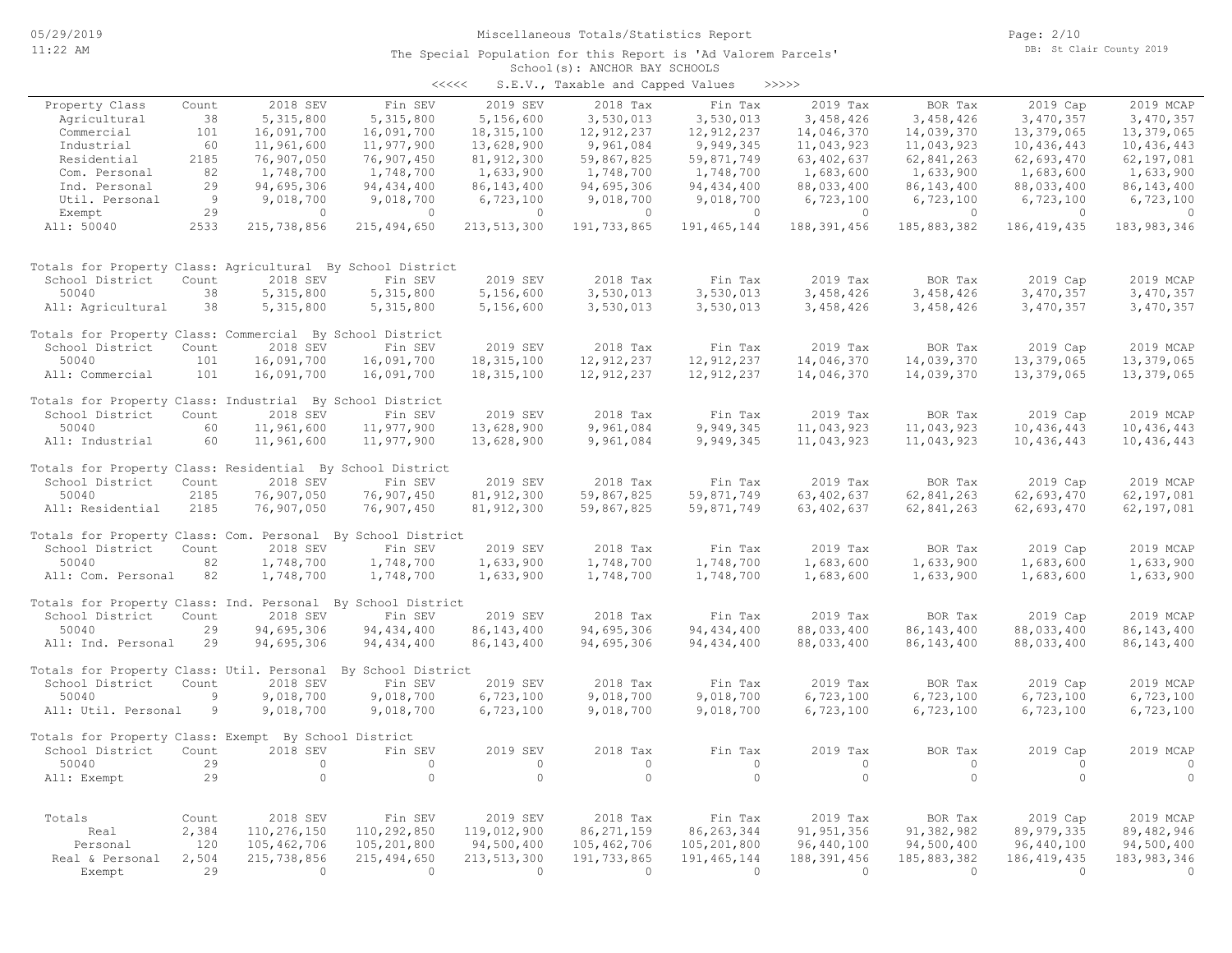The Special Population for this Report is 'Ad Valorem Parcels'

Page: 3/10 DB: St Clair County 2019

#### School(s): ANCHOR BAY SCHOOLS

|                                                              |                |               |                    | <<<<         | PRE/MBT Percentage Times S.E.V. | >>>>>        |            |              |              |
|--------------------------------------------------------------|----------------|---------------|--------------------|--------------|---------------------------------|--------------|------------|--------------|--------------|
| Totals for School District: 50040                            |                |               | ANCHOR BAY SCHOOLS |              |                                 |              |            |              |              |
| Property Class                                               | Count          | 2018 ORIG     | 2018 ORIG          | Final PRE    | Final                           | W/O Winter   | W/O Winter | 2019 ORIG    | 2019 ORIG    |
|                                                              |                | PRE           | Non-PRE            |              | Non-PRE                         | PRE          | Non-PRE    | PRE          | Non-PRE      |
| Agricultural                                                 | 38             | 5, 122, 788   | 193,012            | 5, 122, 788  | 193,012                         | 5,122,788    | 193,012    | 5,073,950    | 82,650       |
| Commercial                                                   | 5              | 292,750       | 15,798,950         | 292,750      | 15,798,950                      | 292,750      | 15,798,950 | 435,101      | 17,879,999   |
| Industrial                                                   | 3              | 157,800       | 11,803,800         | 157,800      | 11,820,100                      | 157,800      | 11,820,100 | 157,800      | 13, 471, 100 |
| Residential                                                  | 622            | 63,305,709    | 13,601,341         | 63,612,609   | 13,294,841                      | 63, 318, 109 | 13,589,341 | 68,593,895   | 13,318,405   |
| Com. Personal                                                | 82             | 1,748,700     | $\circ$            | 1,748,700    | $\circ$                         | 1,748,700    | $\circ$    | 1,633,900    | $\circ$      |
| Ind. Personal                                                | 29             | 94,695,306    | $\circ$            | 94, 434, 400 | $\circ$                         | 94, 434, 400 | $\circ$    | 86, 143, 400 | $\circ$      |
| Util. Personal                                               | $\overline{0}$ | $\mathbf{0}$  | 9,018,700          | $\Omega$     | 9,018,700                       | $\circ$      | 9,018,700  | $\Omega$     | 6,723,100    |
| Exempt                                                       | $\mathbf{1}$   | $\circ$       | $\circ$            | $\circ$      | $\circ$                         | $\circ$      | $\circ$    | $\circ$      | $\Omega$     |
| All: 50040                                                   | 780            | 165, 323, 053 | 50, 415, 803       | 165,369,047  | 50, 125, 603                    | 165,074,547  | 50,420,103 | 162,038,046  | 51, 475, 254 |
|                                                              |                |               |                    |              |                                 |              |            |              |              |
| Totals for Property Class: Agricultural By School District   |                |               |                    |              |                                 |              |            |              |              |
| School District                                              | Count          | 2018 ORIG     | 2018 ORIG          | Final PRE    | Final                           | W/O Winter   | W/O Winter | 2019 ORIG    | 2019 ORIG    |
|                                                              |                | PRE           | Non-PRE            |              | Non-PRE                         | PRE          | Non-PRE    | PRE          | Non-PRE      |
| 50040                                                        | 38             | 5, 122, 788   | 193,012            | 5,122,788    | 193,012                         | 5,122,788    | 193,012    | 5,073,950    | 82,650       |
| All: Agricultural                                            | 38             | 5, 122, 788   | 193,012            | 5, 122, 788  | 193,012                         | 5,122,788    | 193,012    | 5,073,950    | 82,650       |
| Totals for Property Class: Commercial By School District     |                |               |                    |              |                                 |              |            |              |              |
| School District                                              | Count          | 2018 ORIG     | 2018 ORIG          | Final PRE    | Final                           | W/O Winter   | W/O Winter | 2019 ORIG    | 2019 ORIG    |
|                                                              |                | PRE           | Non-PRE            |              | Non-PRE                         | PRE          | Non-PRE    | PRE          | Non-PRE      |
| 50040                                                        | 5              | 292,750       | 15,798,950         | 292,750      | 15,798,950                      | 292,750      | 15,798,950 | 435,101      | 17,879,999   |
| All: Commercial                                              | 5              | 292,750       | 15,798,950         | 292,750      | 15,798,950                      | 292,750      | 15,798,950 | 435,101      | 17,879,999   |
| Totals for Property Class: Industrial By School District     |                |               |                    |              |                                 |              |            |              |              |
| School District                                              | Count          | 2018 ORIG     | 2018 ORIG          | Final PRE    | Final                           | W/O Winter   | W/O Winter | 2019 ORIG    | 2019 ORIG    |
|                                                              |                | PRE           | Non-PRE            |              | Non-PRE                         | PRE          | Non-PRE    | PRE          | Non-PRE      |
| 50040                                                        | 3              | 157,800       | 11,803,800         | 157,800      | 11,820,100                      | 157,800      | 11,820,100 | 157,800      | 13, 471, 100 |
| All: Industrial                                              | 3              | 157,800       | 11,803,800         | 157,800      | 11,820,100                      | 157,800      | 11,820,100 | 157,800      | 13, 471, 100 |
|                                                              |                |               |                    |              |                                 |              |            |              |              |
| Totals for Property Class: Residential By School District    |                |               |                    |              |                                 |              |            |              |              |
| School District                                              | Count          | 2018 ORIG     | 2018 ORIG          | Final PRE    | Final                           | W/O Winter   | W/O Winter | 2019 ORIG    | 2019 ORIG    |
|                                                              |                | PRE           | Non-PRE            |              | Non-PRE                         | PRE          | Non-PRE    | PRE          | Non-PRE      |
| 50040                                                        | 622            | 63,305,709    | 13,601,341         | 63,612,609   | 13,294,841                      | 63, 318, 109 | 13,589,341 | 68,593,895   | 13, 318, 405 |
| All: Residential                                             | 622            | 63,305,709    | 13,601,341         | 63,612,609   | 13,294,841                      | 63, 318, 109 | 13,589,341 | 68,593,895   | 13, 318, 405 |
| Totals for Property Class: Com. Personal By School District  |                |               |                    |              |                                 |              |            |              |              |
| School District                                              | Count          | 2018 ORIG     | 2018 ORIG          | Final PRE    | Final                           | W/O Winter   | W/O Winter | 2019 ORIG    | 2019 ORIG    |
|                                                              |                | PRE           | Non-PRE            |              | Non-PRE                         | <b>PRE</b>   | Non-PRE    | PRE          | Non-PRE      |
| 50040                                                        | 82             | 1,748,700     | $\circ$            | 1,748,700    | $\circ$                         | 1,748,700    | $\circ$    | 1,633,900    | $\circ$      |
| All: Com. Personal                                           | 82             | 1,748,700     | $\circ$            | 1,748,700    | $\circ$                         | 1,748,700    | $\circ$    | 1,633,900    | $\circ$      |
|                                                              |                |               |                    |              |                                 |              |            |              |              |
| Totals for Property Class: Ind. Personal By School District  |                |               |                    |              |                                 |              |            |              |              |
| School District                                              | Count          | 2018 ORIG     | 2018 ORIG          | Final PRE    | Final                           | W/O Winter   | W/O Winter | 2019 ORIG    | 2019 ORIG    |
|                                                              |                | PRE           | Non-PRE            |              | Non-PRE                         | PRE          | Non-PRE    | PRE          | Non-PRE      |
| 50040                                                        | 29             | 94,695,306    | $\circ$            | 94, 434, 400 | $\circ$                         | 94, 434, 400 | $\circ$    | 86, 143, 400 | $\circ$      |
| All: Ind. Personal                                           | 29             | 94,695,306    | $\circ$            | 94, 434, 400 | $\circ$                         | 94, 434, 400 | $\circ$    | 86, 143, 400 | $\circ$      |
| Totals for Property Class: Util. Personal By School District |                |               |                    |              |                                 |              |            |              |              |
| School District                                              | Count          | 2018 ORIG     | 2018 ORIG          | Final PRE    | Final                           | W/O Winter   | W/O Winter | 2019 ORIG    | 2019 ORIG    |
|                                                              |                | PRE           | Non-PRE            |              | Non-PRE                         | PRE          | Non-PRE    | PRE          | Non-PRE      |
| 50040                                                        | $\circ$        | $\circ$       | 9,018,700          | $\circ$      | 9,018,700                       | $\circ$      | 9,018,700  | $\circ$      | 6,723,100    |
| All: Util. Personal                                          | $\circ$        | $\circ$       | 9,018,700          | $\circ$      | 9,018,700                       | $\circ$      | 9,018,700  | $\circ$      | 6,723,100    |
|                                                              |                |               |                    |              |                                 |              |            |              |              |
| Totals for Property Class: Exempt By School District         |                |               |                    |              |                                 |              |            |              |              |
| School District                                              | Count          | 2018 ORIG     | 2018 ORIG          | Final PRE    | Final                           | W/O Winter   | W/O Winter | 2019 ORIG    | 2019 ORIG    |
|                                                              |                | PRE           | Non-PRE            |              | Non-PRE                         | PRE          | Non-PRE    | PRE          | Non-PRE      |
| 50040                                                        | $\mathbf{1}$   | $\circ$       | $\circ$            | $\circ$      | $\circ$                         | $\circ$      | $\circ$    | $\circ$      | 0            |
| All: Exempt                                                  | $1\,$          | $\circ$       | $\circ$            | $\mathbb O$  | $\circ$                         | $\circ$      | $\circ$    | $\circ$      | $\circ$      |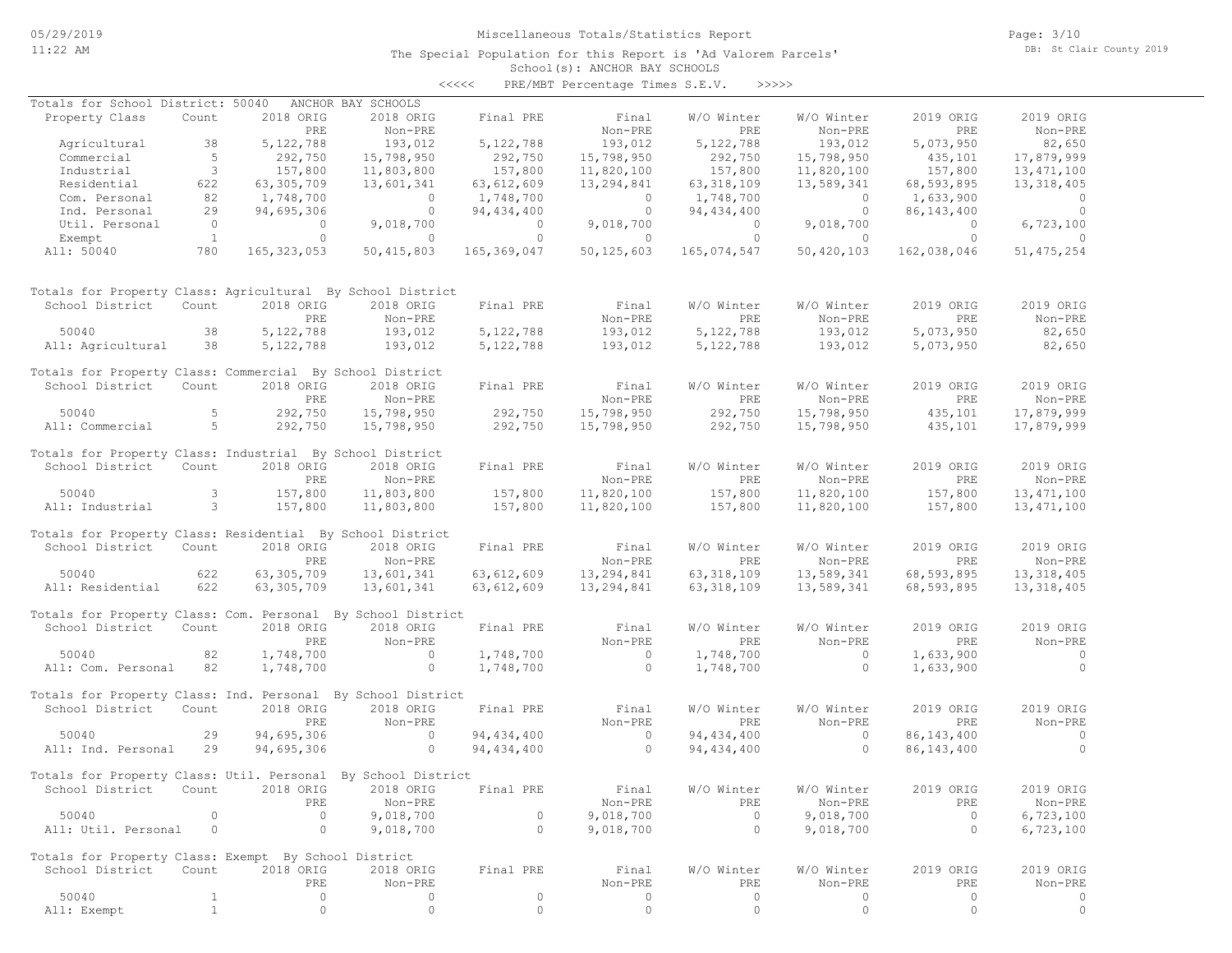The Special Population for this Report is 'Ad Valorem Parcels'

Page: 4/10 DB: St Clair County 2019

School(s): ANCHOR BAY SCHOOLS

<<<<< PRE/MBT Percentage Times S.E.V. >>>>>

| Totals          | Count | 2018 ORIG<br>PRE | 2018 ORIG<br>Non-PRE | Final PRE   | Final<br>Non-PRE | W/O Winter<br>PRE | W/O Winter<br>Non-PRE | 2019 ORIG<br>PRE | 2019 ORIG<br>Non-PRE |
|-----------------|-------|------------------|----------------------|-------------|------------------|-------------------|-----------------------|------------------|----------------------|
| Real            | 668   | 68,879,047       | 41,397,103           | 69,185,947  | 41,106,903       | 68,891,447        | 41,401,403            | 74,260,746       | 44,752,154           |
| Personal        | 111   | 96,444,006       | 9,018,700            | 96,183,100  | 9,018,700        | 96,183,100        | 9,018,700             | 87,777,300       | 6,723,100            |
| Real & Personal | 779   | 165,323,053      | 50,415,803           | 165,369,047 | 50,125,603       | 165,074,547       | 50,420,103            | 162,038,046      | 51, 475, 254         |
| Exempt          |       |                  |                      |             |                  |                   |                       |                  |                      |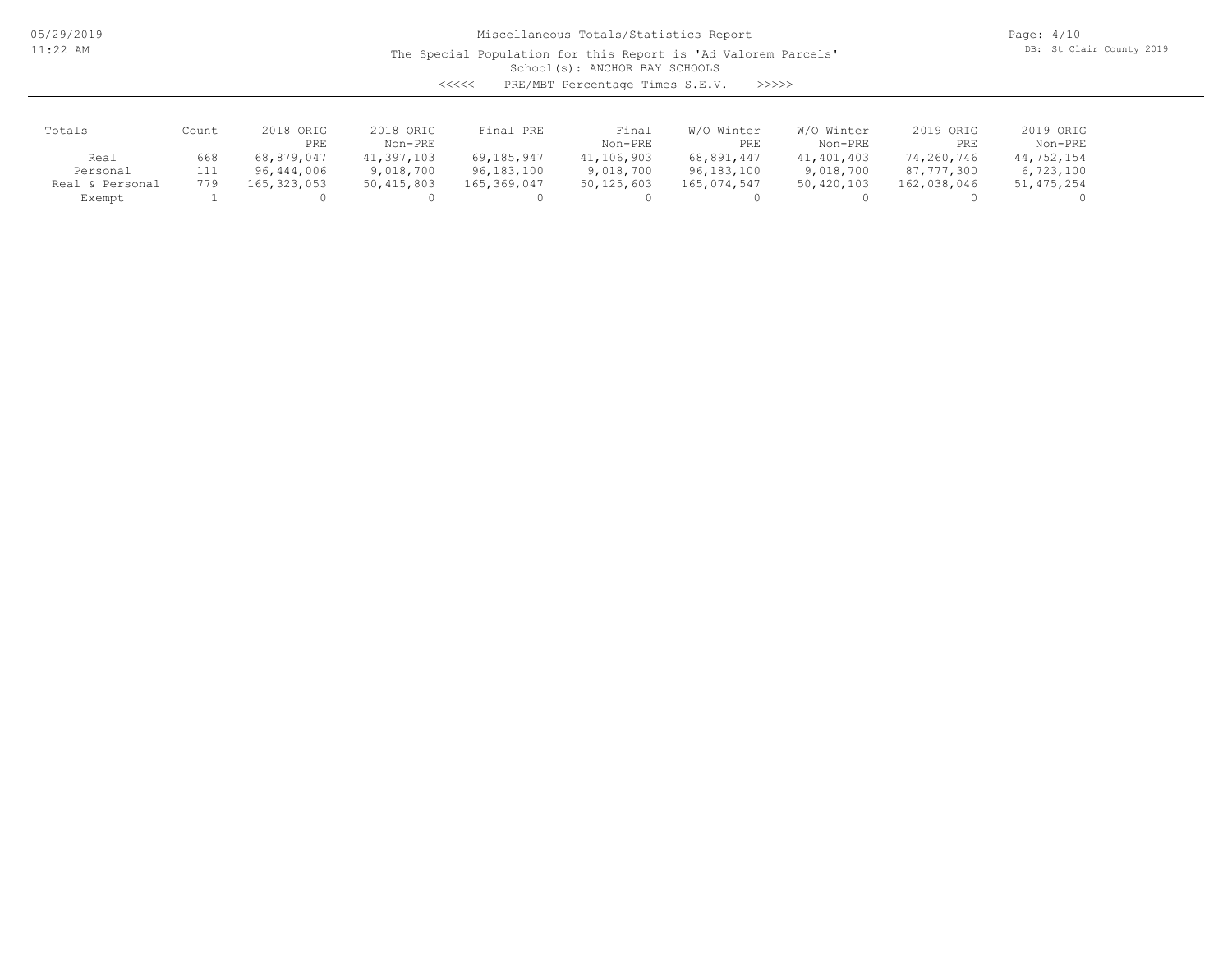The Special Population for this Report is 'Ad Valorem Parcels'

Page: 5/10 DB: St Clair County 2019

#### School(s): ANCHOR BAY SCHOOLS <<<<< PRE/MBT Percentage Times Taxable >>>>>

| Totals for School District: 50040 ANCHOR BAY SCHOOLS         |                          |                                   |                                       |                                                 |                                       |                                                        |                                       |                                       |                     |
|--------------------------------------------------------------|--------------------------|-----------------------------------|---------------------------------------|-------------------------------------------------|---------------------------------------|--------------------------------------------------------|---------------------------------------|---------------------------------------|---------------------|
| Property Class                                               | Count                    | 2018 ORIG                         | 2018 ORIG                             | Final PRE                                       | Final                                 | W/O Winter                                             | W/O Winter                            | 2019 ORIG                             | 2019 ORIG           |
|                                                              |                          | PRE                               | Non-PRE                               |                                                 | Non-PRE                               | PRE                                                    | Non-PRE                               | PRE                                   | Non-PRE             |
| Agricultural 38                                              |                          |                                   | 158,539                               | 3, 371, 474                                     | 158,539                               |                                                        | 158,539                               | 3, 384, 593                           | 73,833              |
|                                                              |                          | 3, 371, 474                       |                                       |                                                 |                                       | 3, 371, 474                                            |                                       |                                       |                     |
| Commercial                                                   | 5 <sup>5</sup>           | 232,080                           | 12,680,157                            | 232,080                                         | 12,680,157                            | 232,080                                                | 12,680,157                            | 303,183                               | 13,736,187          |
| Industrial                                                   | $\overline{\phantom{a}}$ | 88,120                            | 9,872,964                             | 88,120                                          | 9,861,225                             | 88,120                                                 | 9,861,225                             | 88,480                                | 10,955,443          |
| Residential                                                  | 622                      | 49,904,154                        | 9,963,671                             | 50,080,677                                      | 9,791,072                             | 49,854,843                                             | 10,016,906                            | 52,579,574                            | 10,261,689          |
| Com. Personal                                                | 82                       | 1,748,700                         | $\begin{matrix} 0 \\ 0 \end{matrix}$  | 1,748,700                                       | $\begin{array}{c} 0 \\ 0 \end{array}$ | 1,748,700<br>94,434,400                                | $\begin{array}{c} 0 \\ 0 \end{array}$ | 1,633,900                             | $\overline{a}$      |
| Ind. Personal                                                |                          |                                   | $\overline{0}$                        |                                                 |                                       |                                                        |                                       | 86,143,400                            | $\overline{0}$      |
| Util. Personal                                               |                          |                                   | 9,018,700                             |                                                 |                                       | $\overline{0}$                                         | 9,018,700                             | $\begin{array}{c} 0 \\ 0 \end{array}$ | 6,723,100           |
| Exempt                                                       |                          | $25$ 94, 695, 306<br>0 0<br>1 0   | $\sim$ 0                              | $94,434,400$<br>0<br>0<br>0<br>0<br>0<br>0<br>0 | $\overline{0}$ 0                      |                                                        | $\overline{0}$ 0                      | $\overline{0}$                        | $\sim$ 0            |
| All: 50040                                                   | 780                      | 150,039,834                       | 41,694,031                            |                                                 | 149, 955, 451 41, 509, 693            | 149,729,617                                            | 41,735,527                            | 144, 133, 130 41, 750, 252            |                     |
| Totals for Property Class: Agricultural By School District   |                          |                                   |                                       |                                                 |                                       |                                                        |                                       |                                       |                     |
|                                                              |                          |                                   |                                       |                                                 |                                       |                                                        |                                       |                                       |                     |
| School District                                              | Count                    | 2018 ORIG                         | 2018 ORIG                             | Final PRE                                       | Final                                 | W/O Winter                                             | W/O Winter                            | 2019 ORIG                             | 2019 ORIG           |
|                                                              |                          | PRE                               | Non-PRE                               |                                                 | Non-PRE                               | PRE                                                    | Non-PRE<br>158,539                    | PRE                                   | Non-PRE             |
| 50040                                                        | 38                       | 3, 371, 474                       | $\frac{1}{158}$ , 539                 | 3, 371, 474                                     | 158,539                               | 3, 371, 474                                            |                                       | 3,384,593                             | 73,833              |
| All: Agricultural 38                                         |                          | 3, 371, 474                       | 158,539                               | 3, 371, 474                                     | 158,539                               | 3,371,474                                              | 158,539                               |                                       | 3, 384, 593 73, 833 |
| Totals for Property Class: Commercial By School District     |                          |                                   |                                       |                                                 |                                       |                                                        |                                       |                                       |                     |
| School District Count                                        |                          | 2018 ORIG                         | 2018 ORIG                             | Final PRE                                       | Final                                 | W/O Winter                                             | W/O Winter                            | 2019 ORIG                             | 2019 ORIG           |
|                                                              |                          | PRE                               | Non-PRE                               |                                                 | Non-PRE                               | PRE                                                    | Non-PRE                               | PRE                                   | Non-PRE             |
|                                                              |                          | 232,080                           | 12,680,157                            | 232,080                                         |                                       |                                                        | 12,680,157                            |                                       | 13,736,187          |
| 50040 5<br>All: Commercial 5                                 |                          | 232,080                           | 12,680,157                            | 232,080                                         |                                       | $12,680,157$<br>$12,680,157$<br>$232,080$<br>$232,080$ | 12,680,157                            | 303,183<br>303,183                    | 13,736,187          |
|                                                              |                          |                                   |                                       |                                                 |                                       |                                                        |                                       |                                       |                     |
| Totals for Property Class: Industrial By School District     |                          |                                   |                                       |                                                 |                                       |                                                        |                                       |                                       |                     |
| School District                                              | Count                    | 2018 ORIG                         | 2018 ORIG                             | Final PRE                                       | Final                                 | W/O Winter                                             | W/O Winter                            | 2019 ORIG                             | 2019 ORIG           |
|                                                              |                          | PRE                               | Non-PRE                               |                                                 | Non-PRE                               | PRE                                                    | Non-PRE                               |                                       | Non-PRE             |
| 50040                                                        |                          | $\overline{\mathbf{3}}$<br>88,120 | 9,872,964                             | 88,120                                          | 9,861,225                             | 88,120                                                 | 9,861,225                             | PRE<br>88,480                         | 10,955,443          |
| All: Industrial 3                                            |                          | 88,120                            | 9,872,964                             | 88,120                                          | 9,861,225                             | 88,120                                                 | 9,861,225                             | 88,480                                | 10,955,443          |
|                                                              |                          |                                   |                                       |                                                 |                                       |                                                        |                                       |                                       |                     |
| Totals for Property Class: Residential By School District    |                          |                                   |                                       |                                                 |                                       |                                                        |                                       |                                       |                     |
| School District                                              | Count                    | 2018 ORIG                         | 2018 ORIG                             | Final PRE                                       | Final                                 | W/O Winter                                             | W/O Winter                            | 2019 ORIG                             | 2019 ORIG           |
|                                                              |                          | PRE                               | Non-PRE                               |                                                 | Non-PRE                               | PRE                                                    | Non-PRE                               | PRE                                   | Non-PRE             |
| 50040                                                        | 622                      | 49,904,154                        | 9,963,671                             |                                                 | 50,080,677 9,791,072                  | 49,854,843                                             | 10,016,906                            | 52, 579, 574                          | 10,261,689          |
|                                                              |                          |                                   |                                       |                                                 |                                       |                                                        |                                       |                                       |                     |
| All: Residential                                             | 622                      | 49,904,154                        | 9,963,671                             | 50,080,677                                      | 9,791,072                             | 49,854,843                                             | 10,016,906                            | 52, 579, 574                          | 10,261,689          |
| Totals for Property Class: Com. Personal By School District  |                          |                                   |                                       |                                                 |                                       |                                                        |                                       |                                       |                     |
| School District Count                                        |                          | 2018 ORIG                         | 2018 ORIG                             | Final PRE                                       | Final                                 | W/O Winter                                             | W/O Winter                            | 2019 ORIG                             | 2019 ORIG           |
|                                                              |                          | PRE                               | Non-PRE                               |                                                 | Non-PRE                               | PRE                                                    | Non-PRE                               | PRE                                   | Non-PRE             |
| 50040                                                        | 82                       | 1,748,700                         |                                       |                                                 |                                       |                                                        | $\overline{0}$                        |                                       | $\sim$ 0            |
|                                                              |                          |                                   | $\begin{array}{c} 0 \\ 0 \end{array}$ | $1,748,700$ 0                                   |                                       | 1,748,700                                              |                                       | 1,633,900                             |                     |
| All: Com. Personal 82                                        |                          | 1,748,700                         |                                       | 1,748,700                                       | $\overline{0}$                        | 1,748,700                                              | $\overline{0}$                        | 1,633,900                             | $\overline{0}$      |
| Totals for Property Class: Ind. Personal By School District  |                          |                                   |                                       |                                                 |                                       |                                                        |                                       |                                       |                     |
| School District                                              | Count                    | 2018 ORIG                         | 2018 ORIG                             | Final PRE                                       | Final                                 | W/O Winter                                             | W/O Winter                            | 2019 ORIG                             | 2019 ORIG           |
|                                                              |                          | PRE                               | Non-PRE                               |                                                 | Non-PRE                               | PRE                                                    | Non-PRE                               | PRE                                   | Non-PRE             |
|                                                              |                          |                                   |                                       |                                                 |                                       |                                                        |                                       |                                       |                     |
| 50040                                                        | 29                       | 94,695,306                        |                                       |                                                 | $\sim$ 0 $\sim$ 0 $\sim$              | 94, 434, 400                                           | $\overline{0}$                        | 86, 143, 400                          | $\sim$ 0            |
| All: Ind. Personal 29                                        |                          | 94,695,306                        | $0$ $94,434,400$<br>0 $94,434,400$    |                                                 | $\overline{0}$                        | 94, 434, 400                                           | $\sim$ 0                              | 86, 143, 400                          | $\sim$ 0            |
|                                                              |                          |                                   |                                       |                                                 |                                       |                                                        |                                       |                                       |                     |
| Totals for Property Class: Util. Personal By School District |                          |                                   |                                       |                                                 |                                       |                                                        |                                       |                                       |                     |
| School District Count 2018 ORIG 2018 ORIG Final PRE          |                          |                                   |                                       |                                                 | Final                                 | W/O Winter                                             | W/O Winter                            | 2019 ORIG                             | 2019 ORIG           |
|                                                              |                          | PRE                               | Non-PRE                               |                                                 | Non-PRE                               | PRE                                                    | Non-PRE                               | PRE                                   | Non-PRE             |
| 50040                                                        | $\circ$                  | $\circ$                           | 9,018,700                             | $\circ$                                         | 9,018,700                             | $\bigcirc$                                             | 9,018,700                             | $\overline{0}$                        | 6,723,100           |
| All: Util. Personal                                          | $\circ$                  | $\circ$                           | 9,018,700                             | $\circ$                                         | 9,018,700                             | $\circ$                                                | 9,018,700                             | $\circ$                               | 6,723,100           |
|                                                              |                          |                                   |                                       |                                                 |                                       |                                                        |                                       |                                       |                     |
| Totals for Property Class: Exempt By School District         |                          |                                   |                                       |                                                 |                                       |                                                        |                                       |                                       |                     |
| School District                                              | Count                    | 2018 ORIG                         | 2018 ORIG                             | Final PRE                                       | Final                                 | W/O Winter                                             | W/O Winter                            | 2019 ORIG                             | 2019 ORIG           |
|                                                              |                          | PRE                               | Non-PRE                               |                                                 | Non-PRE                               | PRE                                                    | Non-PRE                               | PRE                                   | Non-PRE             |
| 50040                                                        | $\mathbf{1}$             | $\circ$                           | $\circ$                               | $\circ$                                         | $\circ$                               | $\circ$                                                | $\circ$                               | $\circ$                               | $\circ$             |
| All: Exempt                                                  | $\mathbf{1}$             | $\circ$                           | $\circ$                               | $\circ$                                         | $\circ$                               | $\circ$                                                | $\circ$                               | $\circ$                               | $\circ$             |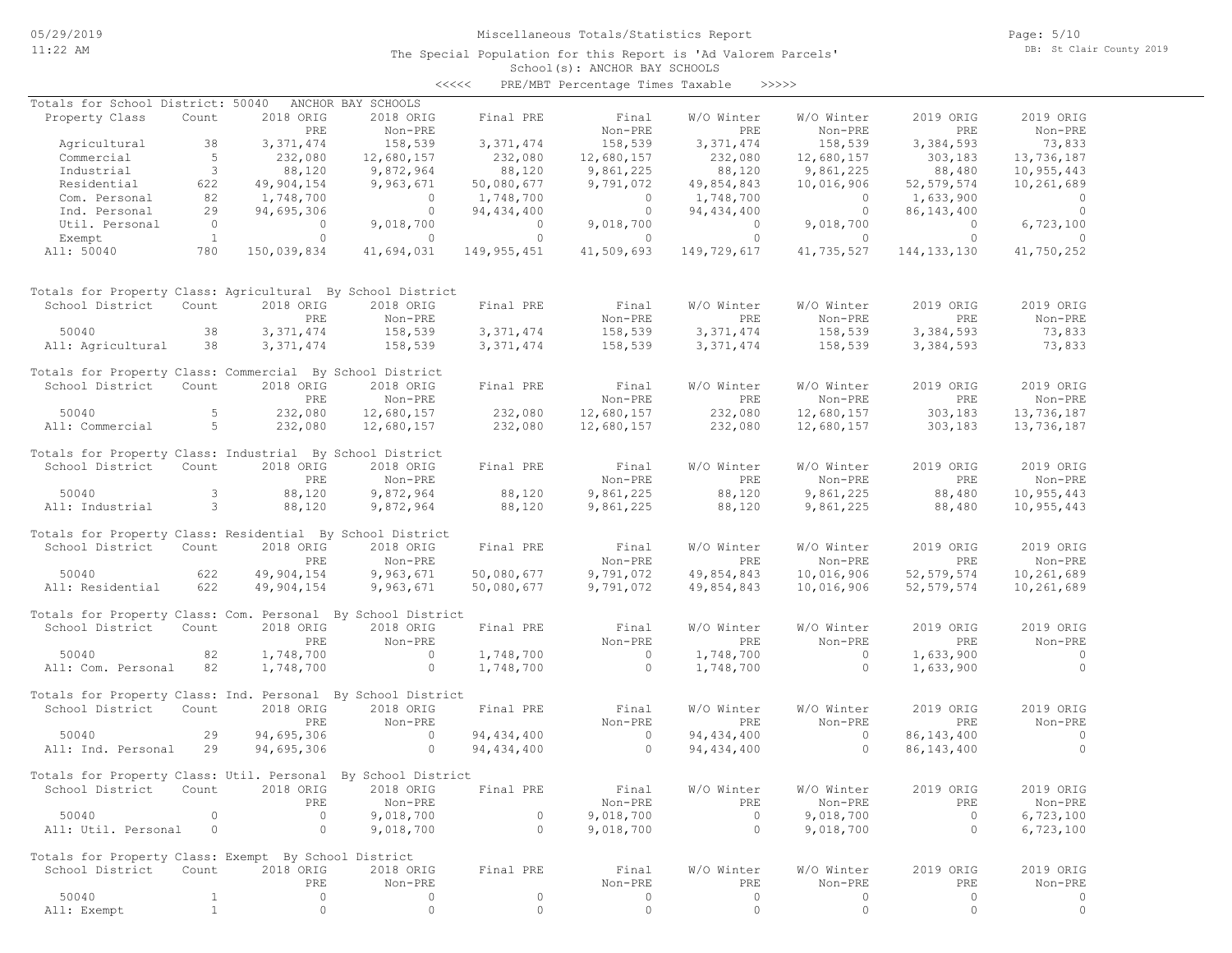The Special Population for this Report is 'Ad Valorem Parcels'

Page: 6/10 DB: St Clair County 2019

School(s): ANCHOR BAY SCHOOLS

| くくくくく | PRE/MBT Percentage Times Taxable |  |  | >>>>> |
|-------|----------------------------------|--|--|-------|
|-------|----------------------------------|--|--|-------|

| Totals           | Count      | 2018 ORIG<br>PRE         | 2018 ORIG<br>Non-PRE    | Final PRE                  | Final<br>Non-PRE        | W/O Winter<br>PRE          | W/O Winter<br>Non-PRE   | 2019 ORIG<br>PRE           | 2019 ORIG<br>Non-PRE    |
|------------------|------------|--------------------------|-------------------------|----------------------------|-------------------------|----------------------------|-------------------------|----------------------------|-------------------------|
| Real<br>Personal | 668<br>111 | 53,595,828<br>96,444,006 | 32,675,331<br>9,018,700 | 53, 772, 351<br>96,183,100 | 32,490,993<br>9,018,700 | 53, 546, 517<br>96,183,100 | 32,716,827<br>9,018,700 | 56, 355, 830<br>87,777,300 | 35,027,152<br>6,723,100 |
| Real & Personal  | 779        | 150,039,834              | 41,694,031              | 149,955,451                | 41,509,693              | 149,729,617                | 41,735,527              | 144,133,130                | 41,750,252              |
| Exempt           |            |                          |                         |                            |                         |                            |                         |                            |                         |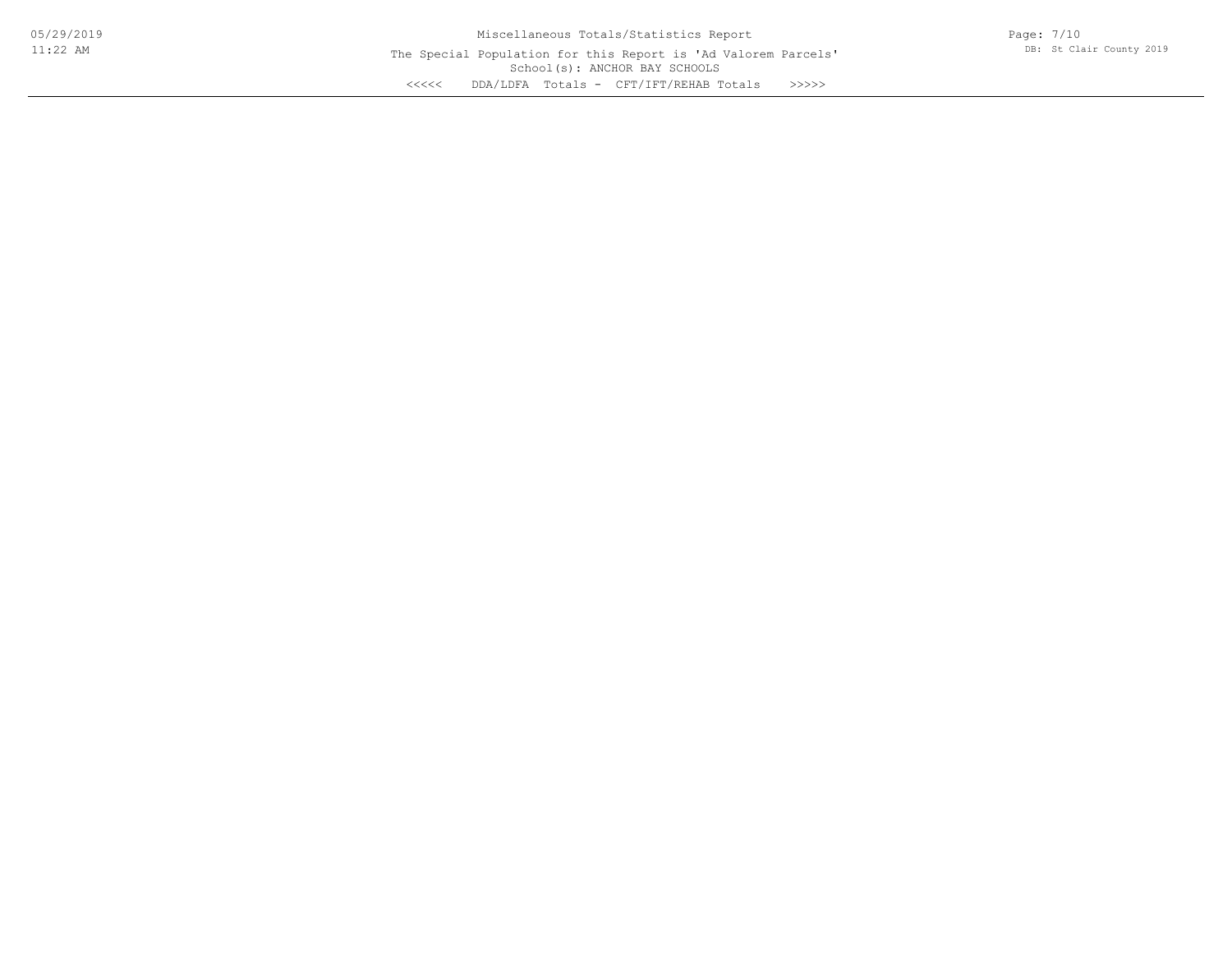# School(s): ANCHOR BAY SCHOOLS

<<<<< Special Act Totals >>>>>

| ***** | Special Act Totals |  |  | ***** |
|-------|--------------------|--|--|-------|
|-------|--------------------|--|--|-------|

|                                     |                 | Count | SEV Value | Taxable Value |
|-------------------------------------|-----------------|-------|-----------|---------------|
| PA 494/204 - Developmental Property | Real            |       |           |               |
| PA 494/204 - Developmental Property | Personal        |       |           |               |
| PA 494/204 - Developmental Property | Real & Personal |       |           |               |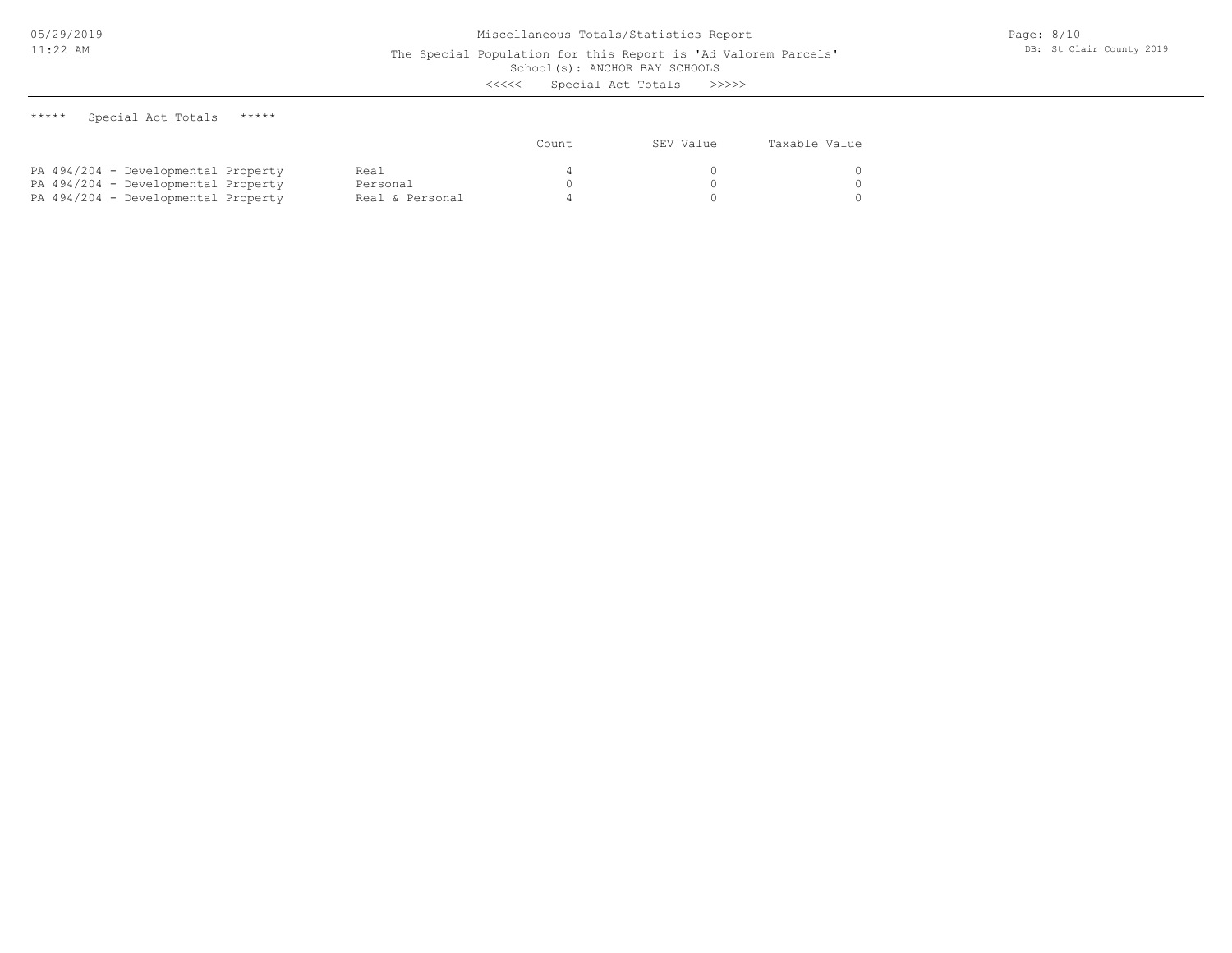#### School(s): ANCHOR BAY SCHOOLS The Special Population for this Report is 'Ad Valorem Parcels'

<<<<< Top 20 Statistics >>>>>

| *****                                                      |                                                                                                                                                                                                                                              |                                                        |                                                                        |  |  |  |
|------------------------------------------------------------|----------------------------------------------------------------------------------------------------------------------------------------------------------------------------------------------------------------------------------------------|--------------------------------------------------------|------------------------------------------------------------------------|--|--|--|
| ***** Top 20 S.E.V.s                                       |                                                                                                                                                                                                                                              |                                                        |                                                                        |  |  |  |
| 23-999-0029-000                                            | CONSUMERS ENERGY COMPANY                                                                                                                                                                                                                     | Ş.                                                     | 84,019,500                                                             |  |  |  |
| 23-007-2001-000                                            | RUSSELL INVESTMENT CO LLC/RUSSELL C                                                                                                                                                                                                          | \$                                                     | 2,091,000                                                              |  |  |  |
| 23-006-2001-000                                            | CONSUMERS POWER CO                                                                                                                                                                                                                           | \$                                                     | 2,004,200                                                              |  |  |  |
| 23-999-0028-000                                            | CONSUMERS ENERGY CO                                                                                                                                                                                                                          | \$                                                     | 1,993,100                                                              |  |  |  |
| 12-999-0016-000                                            | DTE ELECTRIC COMPANY                                                                                                                                                                                                                         | \$                                                     | 1,413,800                                                              |  |  |  |
| 23-008-3001-000                                            | FSI ANCHOR BAY PROPERTY LLC                                                                                                                                                                                                                  | \$                                                     | 1,410,500                                                              |  |  |  |
| 12-032-4002-101                                            | NORTHPOINTE DEVELOPMENT LLC                                                                                                                                                                                                                  | \$                                                     | 1,364,200                                                              |  |  |  |
| 23-999-0036-000                                            | DTE ELECTRIC COMPANY                                                                                                                                                                                                                         | \$                                                     | 1,196,100                                                              |  |  |  |
| 12-029-1003-000                                            | GOLDEN HAWK PROPERTIES LLC                                                                                                                                                                                                                   | $\mathsf{S}$                                           | 1,041,100                                                              |  |  |  |
| 12-030-4002-000                                            | AMERICANA ESTATES CASCO LLC                                                                                                                                                                                                                  | $\ddot{\mathsf{s}}$                                    | 1,039,400                                                              |  |  |  |
| 23-005-1001-200                                            | PATEL INTERNATIONAL LLC                                                                                                                                                                                                                      | \$                                                     | 929,600                                                                |  |  |  |
| $12 - 030 - 4001 - 000$                                    | AMERICANA ESTATES                                                                                                                                                                                                                            | $\mathsf S$                                            | 922,000                                                                |  |  |  |
| 23-480-0002-000                                            | KEHRIG ROBERT/CYNTHIA                                                                                                                                                                                                                        | $\mathsf{S}$                                           | 909,000                                                                |  |  |  |
| 23-130-0001-000                                            | POWER INVESTMENTS LLP                                                                                                                                                                                                                        | \$                                                     | 861,600                                                                |  |  |  |
| 23-999-0090-000                                            | SEMCO ENERGY INC                                                                                                                                                                                                                             | \$                                                     | 687,900                                                                |  |  |  |
| 23-600-0002-000                                            | NORTHPOINTE SHORES MARINA AND RV R                                                                                                                                                                                                           | \$                                                     | 613,600                                                                |  |  |  |
| 12-033-4003-000                                            | SHEA CASCO PROPERTIES LLC                                                                                                                                                                                                                    | \$                                                     | 593,400                                                                |  |  |  |
| 23-600-0009-000                                            | KAMINSKI DAVID/KIMBERLY                                                                                                                                                                                                                      | \$                                                     | 591,900                                                                |  |  |  |
| 23-999-0077-100                                            | PTM CORPORATION                                                                                                                                                                                                                              | $\mathsf{S}$                                           | 574,000                                                                |  |  |  |
| 23-130-0019-000                                            | JIRRA LLC                                                                                                                                                                                                                                    | \$                                                     | 563,000                                                                |  |  |  |
|                                                            |                                                                                                                                                                                                                                              |                                                        |                                                                        |  |  |  |
| *****<br>Top 20 Taxable Values *****                       |                                                                                                                                                                                                                                              |                                                        |                                                                        |  |  |  |
| 23-999-0029-000                                            |                                                                                                                                                                                                                                              | \$                                                     | 84,019,500                                                             |  |  |  |
| 23-999-0028-000                                            | CONSUMERS ENERGY COMPANY<br>CONSUMERS ENERGY CO<br>CURRENT INTERNATION                                                                                                                                                                       | \$                                                     | 1,993,100                                                              |  |  |  |
| 23-007-2001-000                                            | RUSSELL INVESTMENT CO LLC/RUSSELL C                                                                                                                                                                                                          | \$                                                     | 1,660,364                                                              |  |  |  |
| 23-006-2001-000                                            | CONSUMERS POWER CO                                                                                                                                                                                                                           | \$                                                     | 1,448,903                                                              |  |  |  |
| 12-999-0016-000                                            | DTE ELECTRIC COMPANY                                                                                                                                                                                                                         | \$                                                     | 1,413,800                                                              |  |  |  |
| 23-008-3001-000                                            | FSI ANCHOR BAY PROPERTY LLC                                                                                                                                                                                                                  | $\ddot{\mathsf{S}}$                                    | 1,410,500                                                              |  |  |  |
| 23-999-0036-000                                            | DTE ELECTRIC COMPANY                                                                                                                                                                                                                         | \$                                                     | 1,196,100                                                              |  |  |  |
| 23-005-1001-200                                            | PATEL INTERNATIONAL LLC                                                                                                                                                                                                                      |                                                        | $$^{2}927,419\n$^{2}858,292\n$^{2}804,104\n$^{2}754,301\n$^{2}752,762$ |  |  |  |
| 12-032-4002-101                                            | NORTHPOINTE DEVELOPMENT LLC                                                                                                                                                                                                                  | $\begin{array}{c} \mathsf{S}\\ \mathsf{S} \end{array}$ |                                                                        |  |  |  |
| 12-030-4002-000                                            | AMERICANA ESTATES CASCO LLC                                                                                                                                                                                                                  |                                                        |                                                                        |  |  |  |
| 12-030-4001-000                                            | AMERICANA ESTATES                                                                                                                                                                                                                            | $\ddot{\mathcal{Z}}$                                   |                                                                        |  |  |  |
| 12-029-1003-000                                            | GOLDEN HAWK PROPERTIES LLC                                                                                                                                                                                                                   |                                                        |                                                                        |  |  |  |
| 23-999-0090-000                                            | SEMCO ENERGY INC                                                                                                                                                                                                                             | \$                                                     | 687,900                                                                |  |  |  |
| 23-130-0001-000                                            | POWER INVESTMENTS LLP                                                                                                                                                                                                                        | \$                                                     | 617,482                                                                |  |  |  |
| 23-600-0002-000                                            | NORTHPOINTE SHORES MARINA AND RV R                                                                                                                                                                                                           | \$                                                     | 613,600                                                                |  |  |  |
| 23-999-0077-100                                            | PTM CORPORATION                                                                                                                                                                                                                              | \$                                                     | 574,000                                                                |  |  |  |
| 12-999-0014-100                                            | ITC TRANSMISSION                                                                                                                                                                                                                             | \$                                                     | 549,400                                                                |  |  |  |
| 12-999-0143-000                                            | ROBERT CLANCY CONTRACTING INC                                                                                                                                                                                                                | \$                                                     | 536,900                                                                |  |  |  |
| 23-600-0009-000                                            | KAMINSKI DAVID/KIMBERLY                                                                                                                                                                                                                      | \$                                                     | 445,602                                                                |  |  |  |
| 23-130-0018-000                                            | LOON LAKE LAND INVESTMENTS LLC                                                                                                                                                                                                               | \$                                                     | 435,221                                                                |  |  |  |
|                                                            |                                                                                                                                                                                                                                              |                                                        |                                                                        |  |  |  |
| ***** Top 20 Owners by Taxable Value *****                 |                                                                                                                                                                                                                                              |                                                        |                                                                        |  |  |  |
| CONSUMERS ENERGY COMPANY                                   | has 84,019,500 Taxable Value in 1 Parcel(s)                                                                                                                                                                                                  |                                                        |                                                                        |  |  |  |
| DTE ELECTRIC COMPANY                                       | 2,609,900 Taxable Value in 2 Parcel(s)<br>has                                                                                                                                                                                                |                                                        |                                                                        |  |  |  |
|                                                            |                                                                                                                                                                                                                                              |                                                        |                                                                        |  |  |  |
|                                                            | CONSUMERS ENERGY CO<br>CONSUMERS POWER CO<br>CONSUMERS POWER CO<br>RUSSELL C has<br>T, 746, 077 Taxable Value in 8 Parcel(s)<br>RUSSELL INVESTMENT COLLC/RUSSELL C has<br>1, 660, 364 Taxable Value in 1 Parcel(s)<br>TAXABLE VALUE IN PARCE |                                                        |                                                                        |  |  |  |
|                                                            | $1,410,500$ Taxable Value in 1 Parcel(s)                                                                                                                                                                                                     |                                                        |                                                                        |  |  |  |
| FSI ANCHOR BAY PROPERTY LLC has<br>PATEL INTERNATIONAL LLC |                                                                                                                                                                                                                                              |                                                        |                                                                        |  |  |  |
| NORTHPOINTE DEVELOPMENT LLC                                | has<br>has<br>1,086,851 Taxable Value in 3 Parcel(s)                                                                                                                                                                                         |                                                        |                                                                        |  |  |  |
| GOLDEN HAWK PROPERTIES LLC                                 | $1,013,000$ Taxable Value in 5 Parcel(s)<br>924,486 Taxable Value in 2 Parcel(s)<br>has                                                                                                                                                      |                                                        |                                                                        |  |  |  |
| SEMCO ENERGY INC                                           | 901,800 Taxable Value in 2 Parcel(s)<br>has                                                                                                                                                                                                  |                                                        |                                                                        |  |  |  |
| AMERICANA ESTATES CASCO LLC                                | has<br>804,104 Taxable Value in 1 Parcel(s)                                                                                                                                                                                                  |                                                        |                                                                        |  |  |  |
| ITC TRANSMISSION                                           | 777,000 Taxable Value in 2 Parcel(s)<br>has                                                                                                                                                                                                  |                                                        |                                                                        |  |  |  |
| AMERICANA ESTATES                                          | 754,301 Taxable Value in 2 Parcel(s)<br>has                                                                                                                                                                                                  |                                                        |                                                                        |  |  |  |